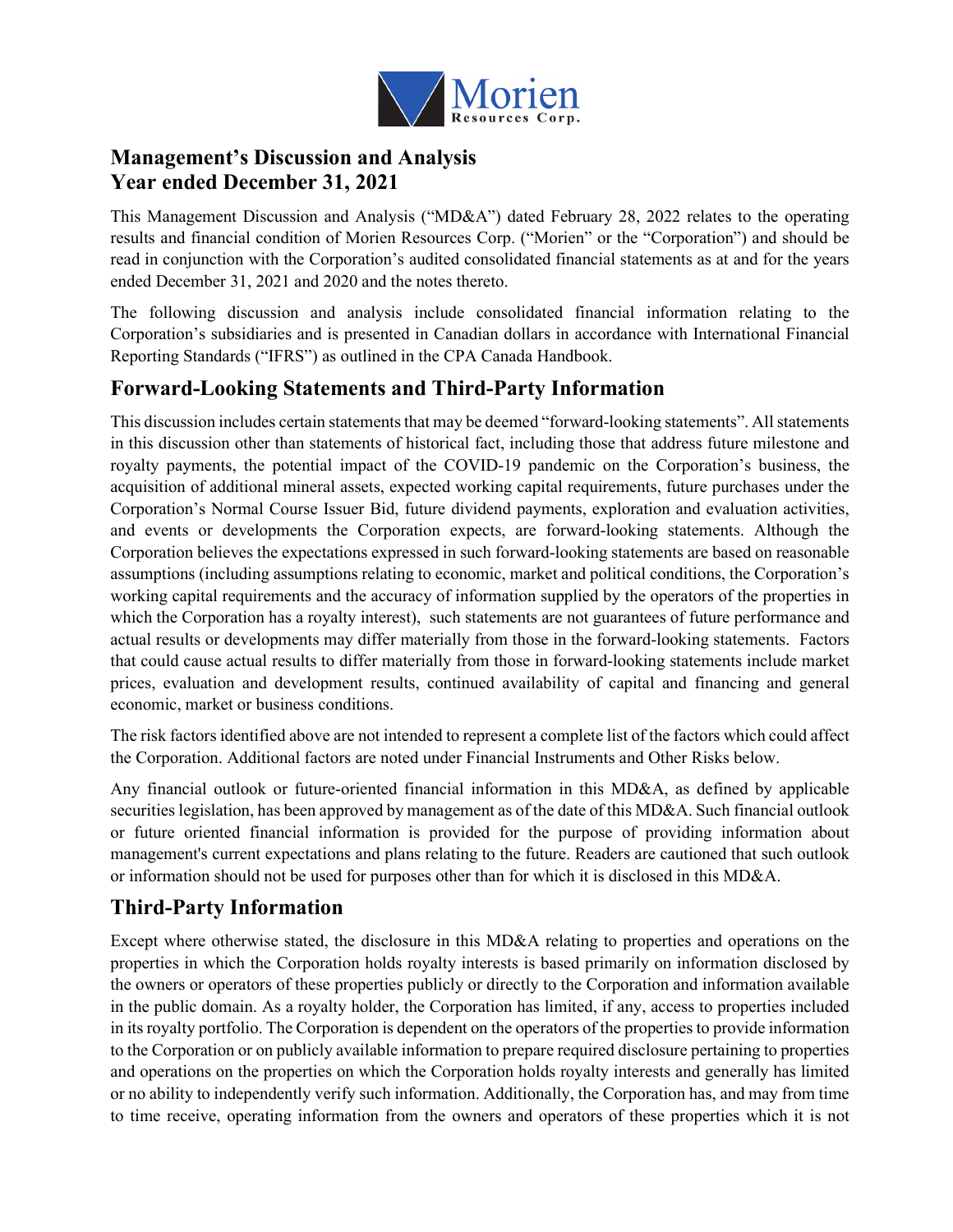permitted to disclose to the public. Although the Corporation does not have any knowledge that such information may not be accurate, there can be no assurance that such information is complete or accurate.

# **Nature of Business**

Morien is a Canada-based, mining development company focused on the identification and purchase of mineral projects. The Corporation holds two royalty interests in coal and aggregates on tidewater-accessed projects in Nova Scotia, Canada. The Donkin Coal Mine ("Donkin", "Donkin Mine" or the "Mine") commenced production in 2017. It ceased operations in March 2020 due to adverse geologic conditions and was placed on care and maintenance. The Black Point Aggregate Project ("BP Project" or "Black Point") has received positive environmental assessment decisions from both federal and provincial authorities and the Corporation is receiving advanced minimum royalty payments ("Advanced Payments") on a quarterly basis, although production has not yet begun. Morien has a Normal Course Issuer Bid ("NCIB"), renewed annually since 2015, through which it has purchased 14 million of the Corporation's outstanding common shares. The Corporation has been focused on identifying mineral projects to purchase, specifically additional royalty assets to complement its existing assets, but has suspended those efforts until the status and extent of the care and maintenance program at Donkin Mine is better understood.

# **Year-End 2021 Update**

During the year ended December 31, 2021 the Corporation:

- Continued to dedicate significant resources to advocating for conditions that are favorable to restarting operations at the Donkin Mine and reducing, where possible, potential barriers to such a restart;
- Pursued various cost savings initiatives resulting in a 17% (\$108,117) decrease in corporate and administration expenses for 2021;
- Received Advanced Payments totaling \$115,667 from Vulcan Materials Company related to the Black Point project (2021 Q4 - \$29,514);
- Recognized an unrealized gain on an equity investment of \$173,000;
- Purchased and cancelled 524,000 shares at an average price of \$0.21 for a total cost of \$118,581 under the Corporation's NCIB (2021 Q4 - 325,000 shares at an average price of \$0.23 for a total cost of \$75,905); and
- Ended the quarter with approximately \$2.3 million in working capital  $(2021 \text{ Q}3 $2.3 \text{ million})$  $(2021 \text{ Q}3 $2.3 \text{ million})$  $(2021 \text{ Q}3 $2.3 \text{ million})$ .

# **Project Developments**

### **Donkin Coal Mine – Nova Scotia, Canada**

### Description of Morien's Royalty

The Corporation owns a gross production royalty on coal sales from the Donkin Mine in Cape Breton, Nova Scotia, owned by Kameron Collieries ULC ("Kameron"), a subsidiary of The Cline Group LLC. Morien's royalty consists of 2.0% of the revenue from the first 500,000 tonnes of coal sales per calendar quarter, net of certain coal handling and transportation costs, and 4.0% of the revenue from coal sales from quarterly tonnage above 500,000 tonnes, net of certain coal handling and transportation costs ("Donkin Royalty"). The

<span id="page-1-0"></span><sup>1</sup> Working capital is determined by deducting current liabilities from current assets on the Corporation's statement of financial position.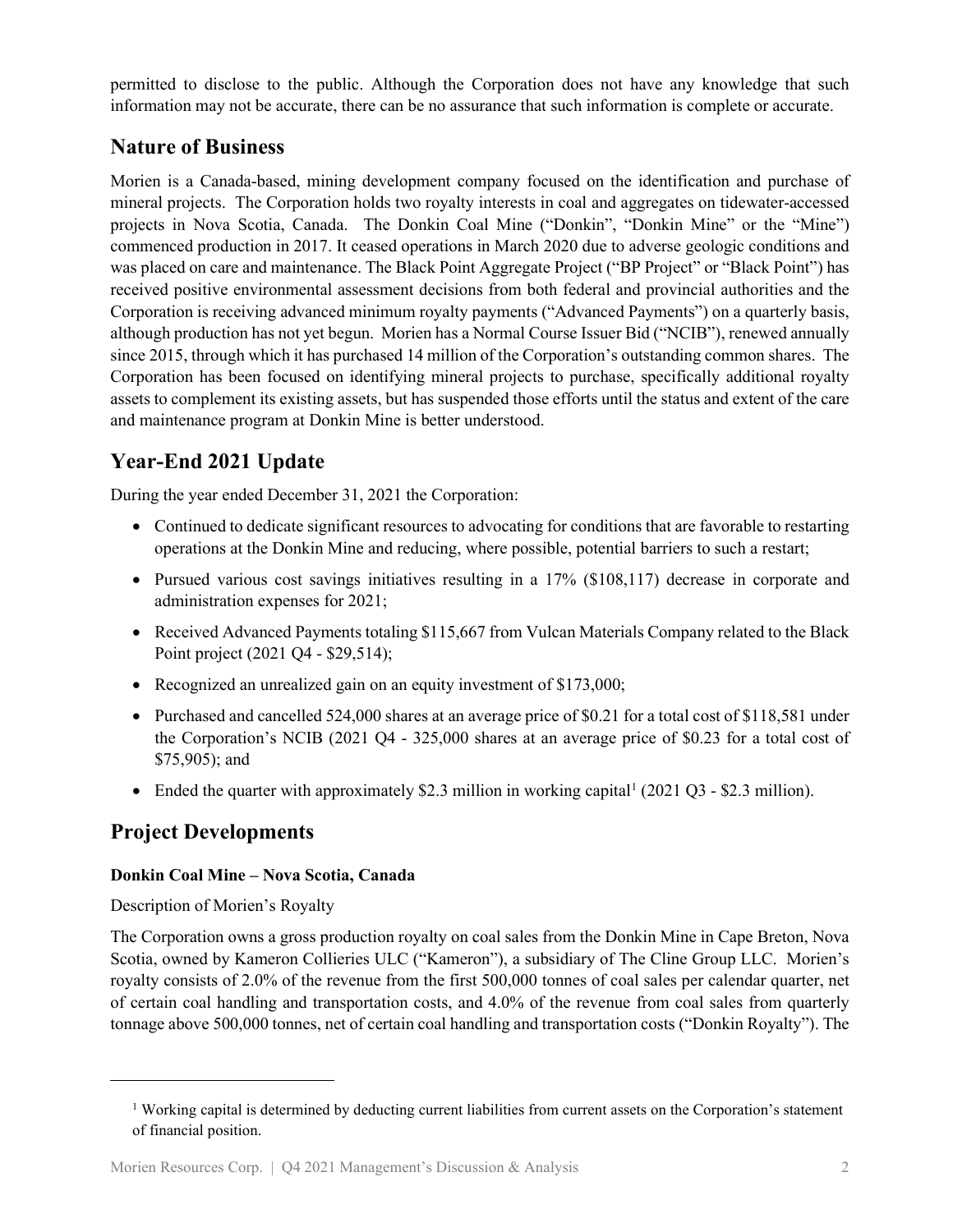royalty is payable to Morien on a quarterly basis. The Donkin Royalty is binding on Kameron and its successors in interest in the Mine for the duration of the Mine's lease.

Recent History of the Donkin Mine

In March, 2020, Kameron announced that it was ceasing production operations at the Donkin Mine due to adverse geologic conditions. The Mine has not been sealed and is being maintained by a small staff of Kameron employees to ventilate and keep the Mine facility dewatered and properly ventilated during an idled phase of care and maintenance for an indeterminate period of time.

Before idling the Mine, Kameron was in the Development Phase of the operation where two coal sections (each containing two continuous miner units) were actively developing the Mine's main underground infrastructure and the first production panel to allow for the long-term and highly active Production Phase, which would incorporate retreat mining. For the retreat mining phase, Kameron was evaluating the viability of installing a longwall mining system which would have reduced its operating costs and significantly increased production volumes. The majority of the submarine coal deposits in Cape Breton's Sydney Coalfield were mined via the longwall method owing to the favorably flat-lying nature of the target coal seams. From 2012 to 2014, Foresight Energy, a prior subsidiary of The Cline Group, successfully operated three of the four most productive underground coal mines in the United States.

During the Development Phase, Kameron occasionally experienced localized roof instability issues at Donkin where material fell from the ceiling (roof) of certain sections of old parts of the Mine and certain sections of Kameron's tunnel operations. These fall occurrences, however, are not uncommon to underground coal mining operations. The U.S. underground coal mine industry experiences on average 440 roof falls per year<sup>[2](#page-2-0)</sup>. In Donkin's case, all roof falls occurred in areas where the risk was already identified by Kameron employees, and precautionary measures had been taken. That is the primary reason why no one was ever injured from a roof fall at Donkin.

From 2016, when the Mine development and tunnel refurbishment work started, to the end of  $2019^2$ , Kameron's mine injury rate was 43% less than the U.S. national underground coal mine injury rate, and none of Kameron's injuries were related to a roof fall. Donkin's safety record is also exemplary when compared to other Nova Scotia sectors; in 2019, Nova Scotia saw 5,663 Time Loss Claims across 19 sectors, with the Donkin operation only accounting or 0.1% of those claims<sup>[3](#page-2-1)</sup>.

When roof falls occur, best practices have the operator (Kameron) notify the local safety regulator, which in Nova Scotia's case is the Nova Scotia Department of Labour and Advanced Education ("NS LAE"). Kameron and NS LAE worked jointly to assess the cause and determine the appropriate remediation procedures.

Nova Scotia's underground coal-mining regulations were developed in 2001, and the Donkin Mine was the first underground coal mine to operate under those regulations. Owing to the relatively inexperienced nature of the NS LAE regulators, they had been working with the outside assistance of coal mining safety experts from the U.S. Mining Safety and Health Administration ("MSHA") to provide it with advanced expertise to properly assess any potential revisions to Kameron's ground control procedures (including roof bolting) at the Mine. On February 14, 2020, NS LAE stated in a local media publication that MSHA, who have toured

<span id="page-2-0"></span><sup>2</sup> U.S. Mining Safety and Health Administration

<span id="page-2-1"></span><sup>3</sup> Workers Compensation Board of Nova Scotia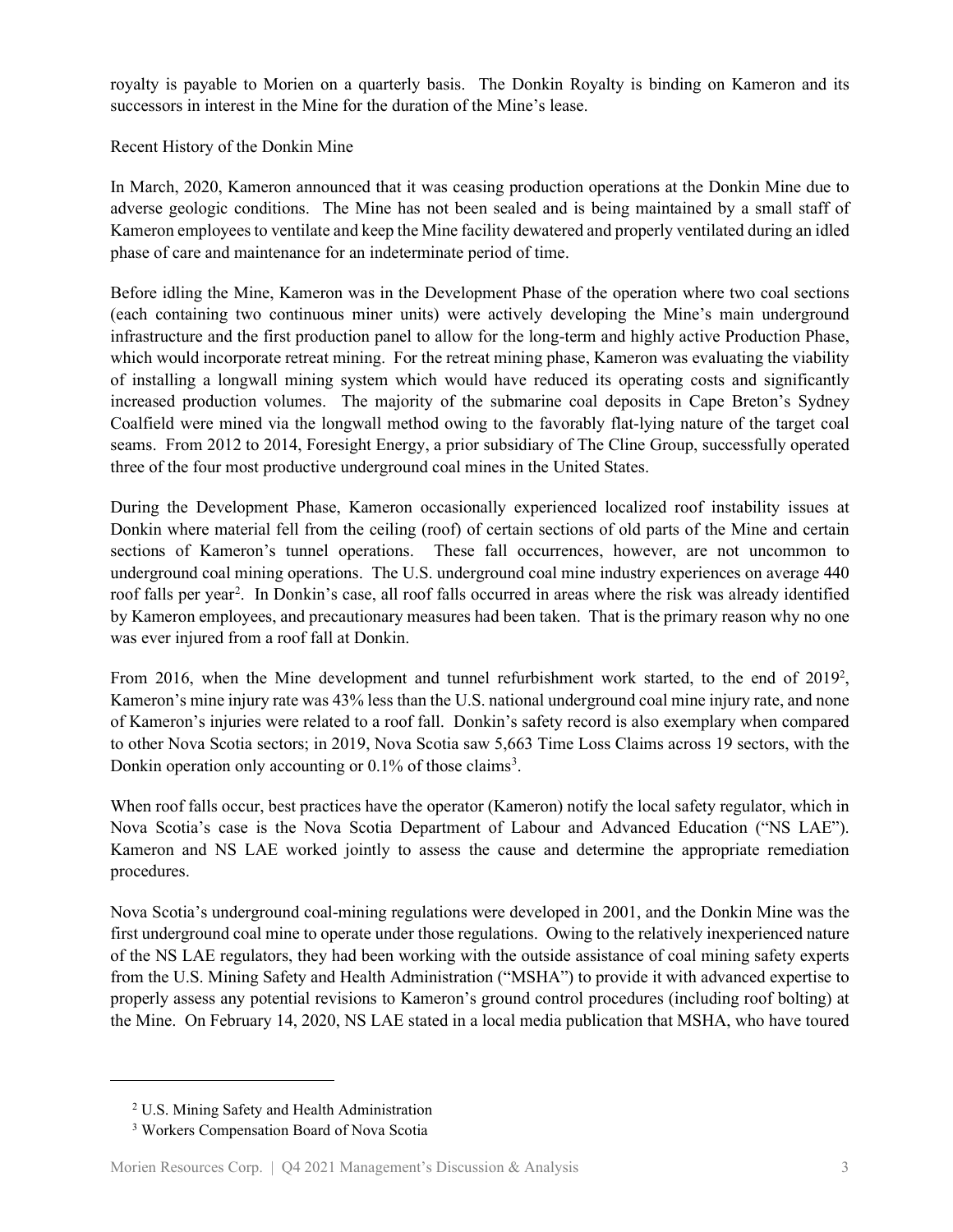the Mine in the past, reported that Kameron's previous roof control procedures at Donkin "exceeded industry best practices for safety."

In February 2020, Kameron experienced two localized roof falls in one of the operating coal sections over an area where a localized zone of roof geology differed from the typical rock strata of the Mine in that it was weaker. As with all prior roof falls at Donkin, no one was injured. Following the last roof fall, a Kameron spokesman, Paul McEachern, said on February 14, 2020 – "the miners are trained to identify signs of [rock] stress. This wasn't a sudden event. There were signs of this."

Subsequent to the two February roof falls, NS LAE issued stop work orders to Kameron, and following standard procedure, Kameron and NS LAE jointly commenced an assessment of the area of adverse geology with a plan to devise a remediation program for that specific zone and any other future similar occurrences.

However, as a result of COVID-19 related travel restrictions, MSHA consultants from the United States were not available to visit Nova Scotia to assess the geology in the area of the roof falls or to provide NS LAE with advice regarding Kameron's ground control procedures. On March 30, 2020, when Kameron made the decision to idle the Mine, the operation was still under a stop work order for the affected coal section.

As mentioned above, the Mine has not been sealed and is being maintained by a small staff of Kameron employees to ventilate and keep the facility dewatered and properly ventilated during an idled phase of care and maintenance for an indeterminate period of time.

The Corporation is unaware of Kameron's timeline to restart operations at Donkin, or if they, or any successor, will. The assessment and potential resolution of the adverse geology at Donkin will take substantial efforts by the NS LAE, MSHA experts, Kameron and other professionals in this field and will be contingent on Kameron's resolve to recommence operations based on its own unknown circumstances. If Kameron decides to undertake this process, it could take a significant amount of time, as the utmost care, caution and expertise must be deployed. It would not be accurate to categorize the time to conduct these steps as short or to say that Donkin is temporarily suspended. There is no guarantee that operations will ever recommence at Donkin under Kameron's ownership or otherwise.

Donkin's Positive Attributes

- The Mine has received approximately CAD \$250 million in capital investment from Kameron since 2015;
- Between 2017 and 2020, when the Mine was operational, its coal was marketed overseas primarily as a high-volatile, semi-soft B type steelmaking coal (low ash, high vitrinite content, high fluidity, high crucible swell number), and overseas and domestically as a low ash  $(3\%)$ , high energy (>14,000) BTU/lb) thermal coal;
- The Mine is a short, 30-kilometre truck haul to the Provincial Energy Ventures Ltd.'s ("PEV") port facility in Sydney, Cape Breton, responsible for handling all of the exported coal from Donkin;
- In 2020, PEV acquired, and received delivery of, a large barge-mounted ship loader to allow for expedited loading of coal onto ocean-going vessels, and finished dredging the sea floor around its export facility to a depth of approximately 16.5 metres to accommodate larger, Capesize vessels to significantly reduce the cost of transporting Donkin coal to overseas markets;
- In 2021, the Canadian Coast Guard announced that it will be moving forward with a \$4.5 million upgrade to the navigational aid lights in the Port of Sydney, the last remaining component to being able to receive Capesize vessels in Sydney Harbour;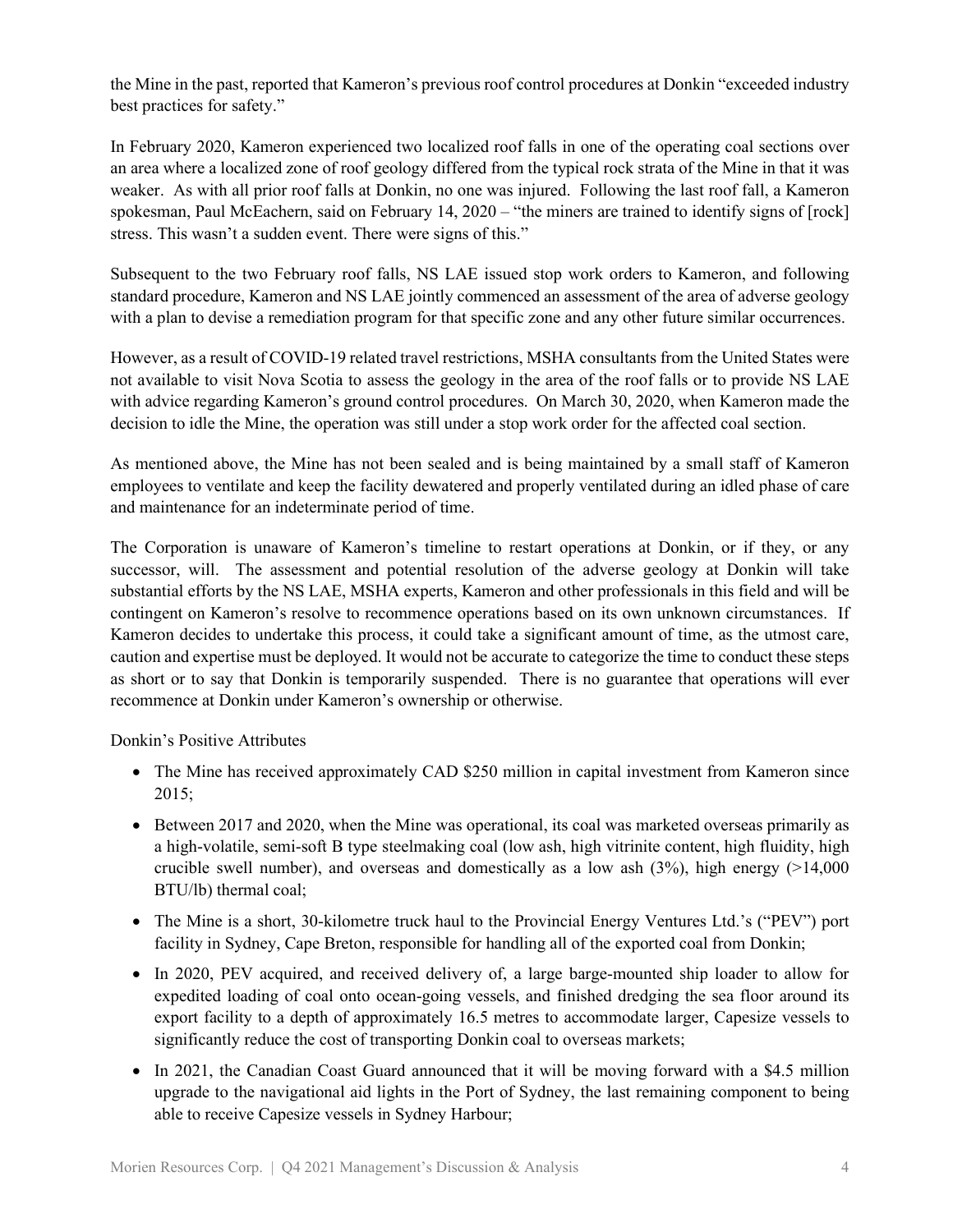- In 2021, Kameron announcement that it would be voluntarily funding the installation of noise dampeners on the Mine's ventilation fans to reduce background noise in nearby communities;
- As detailed below, coal markets have continued to improve since the mine was idled, with Atlanticregion "Semi-Soft B" coal, the metallurgical coal index which closely resembles Donkin, trading for \$340 USD/tonne, a 3.5x increase since Donkin was idled, and Atlantic-region thermal coal trading for \$195 USD/tonne, a 5.5x increase since Donkin was idled; and
- The Donkin mining lease contains a substantial coal resource  $(30+)$  year mine life) production assumptions based on a Probable Mineable Reserve of 58 million tonnes. The Reserve estimate is based on an Indicated Resource of 174 million tonnes, which does not include an additional 172 million tonnes of Inferred Resources<sup>5</sup>.

Morien's Royalties from Kameron

Morien recognized the following royalties from Kameron between Q1 2019 and Q4 2021:

*Expressed in thousands of Canadian dollars* 

|         | <b>Fiscal 2021</b> |                                                                                                                                                                                                                                                                                                                                                                                                                                                                            |          | Fiscal 2020                                 |    |                         |                          | Fiscal 2019 |     |     |     |     |
|---------|--------------------|----------------------------------------------------------------------------------------------------------------------------------------------------------------------------------------------------------------------------------------------------------------------------------------------------------------------------------------------------------------------------------------------------------------------------------------------------------------------------|----------|---------------------------------------------|----|-------------------------|--------------------------|-------------|-----|-----|-----|-----|
|         | Ο4                 | $\overline{O3}$                                                                                                                                                                                                                                                                                                                                                                                                                                                            | $\bf Q2$ | $Q1$   $Q4$ $Q3$ $Q2$ $Q1$   $Q4$ $Q3$ $Q2$ |    |                         |                          |             |     |     |     | -Q1 |
| Royalty |                    | $\frac{1}{2} \left( \frac{1}{2} \right) \left( \frac{1}{2} \right) \left( \frac{1}{2} \right) \left( \frac{1}{2} \right) \left( \frac{1}{2} \right) \left( \frac{1}{2} \right) \left( \frac{1}{2} \right) \left( \frac{1}{2} \right) \left( \frac{1}{2} \right) \left( \frac{1}{2} \right) \left( \frac{1}{2} \right) \left( \frac{1}{2} \right) \left( \frac{1}{2} \right) \left( \frac{1}{2} \right) \left( \frac{1}{2} \right) \left( \frac{1}{2} \right) \left( \frac$ |          |                                             | 43 | <b>The Common State</b> | $\overline{\phantom{0}}$ | 206         | 270 | 252 | 119 | 169 |

Q4 2020 and Q1 2021 Coal Sales

Following Kameron's decision to place the Donkin Mine on care and maintenance, an unknown quantity of previously mined and stockpiled Donkin coal was left at the Mine site and at the nearby PEV Port. Kameron sold a portion of this coal during Q4 2020 and Q1 2021, for which Morien received royalties of \$42,885 and \$60,776, respectively.

Description of Mine and Royalty Payment Potential

The Donkin Mine is permitted for run-of-mine annual production of 3.6 million tonnes, which would produce approximately 3.0 million saleable tonnes after being washed in the onsite coal handling and preparation plant. At 3.0 million saleable tonnes and using a wide range of coal pricing (CAD \$80 to \$250 per tonne), royalty payments to Morien, should the Donkin Mine recommence production, could be in the order of CAD \$5 to \$20 million annually. Morien incurs general and administrative expenses in respect of the administration and preparation of regulatory filings as a public company and from the collection of royalty revenues. These values are only estimates based on assumptions that Morien management consider reasonable as of the date of this MD&A and would only be achieved if Donkin resumed operation and only if Donkin reached permitted production levels. There is a significant risk that operations may not recommence at Donkin under Kameron's ownership or otherwise. Future results and royalties received, if any, subject primarily to production rates and coal pricing, may vary from those estimated by Morien<sup>[4](#page-4-0)</sup>.

Market Update – Metallurgical (Steelmaking) Coal

Metallurgical coal is a critical ingredient in the production of steel, one of the most widely used building materials on Earth. Thus, its demand closely follows that of global manufacturing and steel production. To illustrate this point, approximately  $0.8$  tonnes of metallurgical coal is required to produce one tonne of steel<sup>[5](#page-4-1)</sup>.

<span id="page-4-1"></span><span id="page-4-0"></span><sup>4</sup> The above technical disclosures are consistent with the information in the technical report titled "Technical Report, Donkin Coal Project, Cape Breton, Nova Scotia, Canada" dated Nov 2012, found on Morien's SEDAR profile <sup>5</sup> World Steel Association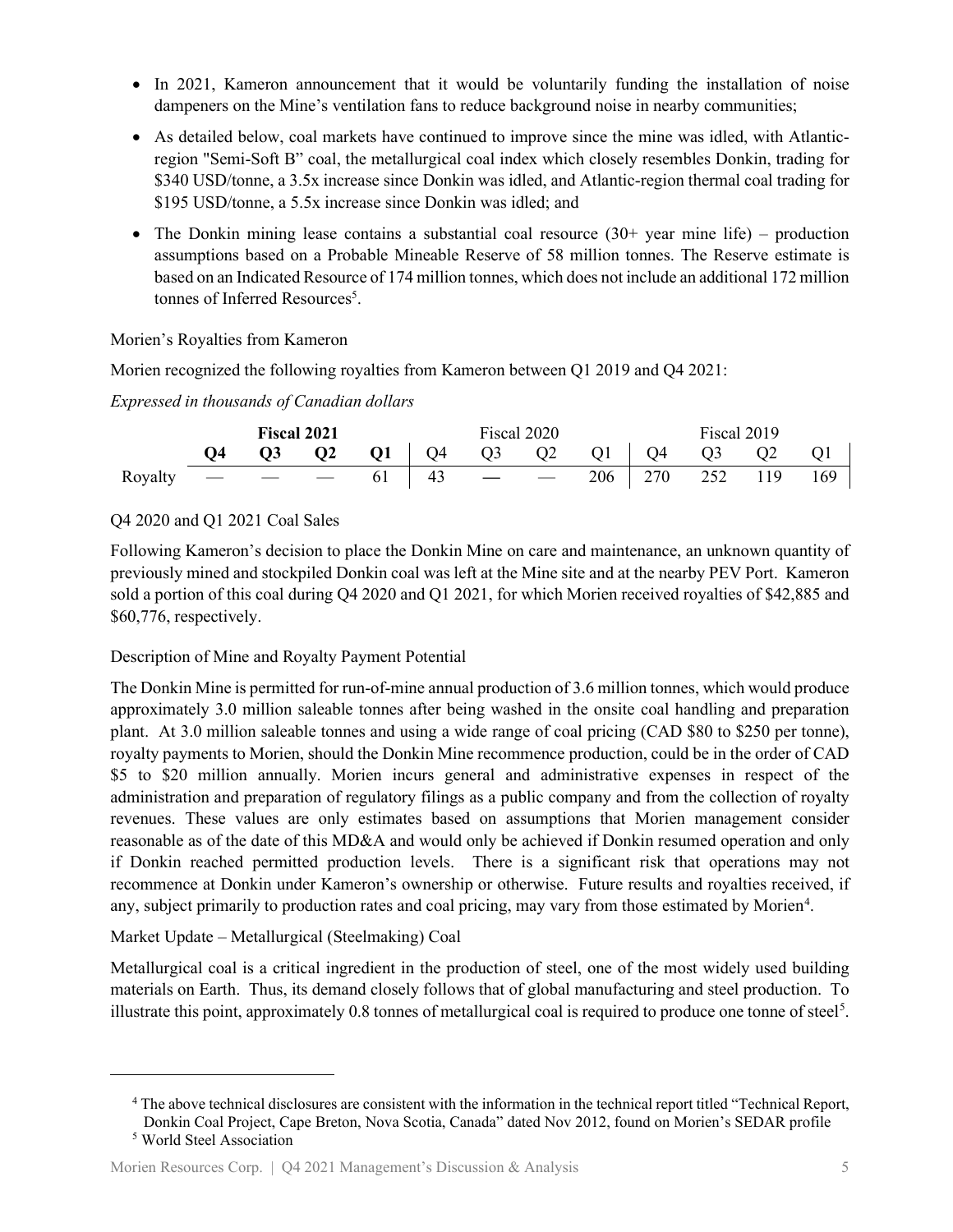While some kinds of steel can be made by other processes, including using scrap steel in electric arc furnaces, approximately 73% of global steel production currently relies on metallurgical, or steelmaking, coal<sup>[6](#page-5-0)</sup>. This is forecast to drop to 65% by 2040 as electric arc furnaces increase market share due to increased scrap availability and an increasing focus on reducing carbon emissions<sup>6</sup>.

In response to the COVID-19 pandemic, global steel production decreased 0.2% in 2020 year-over-year  $("yoy")^5$ . This in turn resulted in a 2% decrease in the global demand for seaborne steelmaking coal which fell from 292 to 286 million tonnes<sup>6,[7](#page-5-1)</sup>.

However, in 2021, global manufacturing and industrial production grew rapidly in all major regions, facilitating strong growth in the steel sector, with global demand increasing by 3.7%<sup>5</sup>. As a result, the demand for seaborne steelmaking coal increased by approximately 1% in 2021 to 289 million tonnes<sup>7</sup>.

In response to increased steel demand in the latter part of 2021 and into 2022, prices for steelmaking coal are up amid tight availability. Atlantic-origin, high-volatile semi-soft B coal, a similar grade of steelmaking coal to which resides at the Donkin Mine, has rebounded from a low of US\$97 per tonne in 2020 to US\$340 per tonne at the time of writing this report, a  $3.5x$  increase<sup>[8](#page-5-2)</sup>.

Longer-term, global steel demand is forecast to grow at a compound annual growth rate ("CAGR") of 0.6% from 2020 to 2040, reaching nearly 2 billion tonnes by 2040<sup>6</sup>. Steel demand in China, which accounts for nearly half of global steel demand, is expected to peak in the 2020's as the economy shifts from being driven by investment and industrial production to consumption and services. In the Indian economy, its vast growth aspirations are central to the next 20 years of steel demand outlook, where urbanization and electrification for a massive and growing population are expected to result in steel demand increasing by more than threefold to over 250 million tonnes by 2040<sup>6</sup>. Additionally, in the Southeast Asia region, steel demand growth is forecast to increase at a CAGR of 3.5% to 2040<sup>6</sup>.

As a result of steady growth in markets like India, Southeast Asia and Brazil, the demand for seaborne steelmaking coal is forecast to reach 390 million tonnes in 2040<sup>6</sup>. For the semi-soft coal variety, seaborne demand is forecast to increase at a CAGR of 1.6% in the 2020 to 2040 period<sup>6</sup>. According to global energy analytics firm, Wood Mackenzie, new steelmaking coal projects will need to be developed as a significant gap between seaborne steelmaking coal supply and demand emerges over the next decade<sup>6</sup>.

Morien management believe that limited global capital investment in new steelmaking coal mines, as well as economic pressure on higher cost production sources like the U.S., normal reserve depletion, global population growth, urbanization, and a growing middle class in the Asia-Pacific region, in conjunction with there being no commercially viable replacement to steelmaking coal in a world demanding plenty of highquality steel, will provide support to long-term steel demand and the steelmaking coal required to produce it.

Market Update – Thermal (Electrical) Coal

While steelmaking coal is used to manufacture steel, thermal coal is used to generate electricity. Unlike steelmaking coal, thermal coal has competition in the form of natural gas, nuclear, oil, and renewable energies, particularly wind and solar.

However, despite all the capacity additions in renewable energy generation, the amount of power currently generated by renewables is still not enough to meet the annual increases in global electricity demand that arise from population growth and urbanization, primarily in the developing world. Global electricity demand grew by 6% in 2021 after a smaller than expected decline of 1% in 2020<sup>[9](#page-5-3)</sup>. The 6% growth in 2021 was the

<span id="page-5-0"></span><sup>6</sup> Wood Mackenzie, Metallurgical Coal Market Overview and Donkin Assessment, August 2021

<span id="page-5-1"></span><sup>7</sup> International Energy Agency, Coal 2021 Report - Analysis and Forecast to 2024, December 2021

<sup>8</sup> S&P Global Platts, Coal Trader International

<span id="page-5-3"></span><span id="page-5-2"></span><sup>9</sup> International Energy Agency, Electricity Market Report, January 2022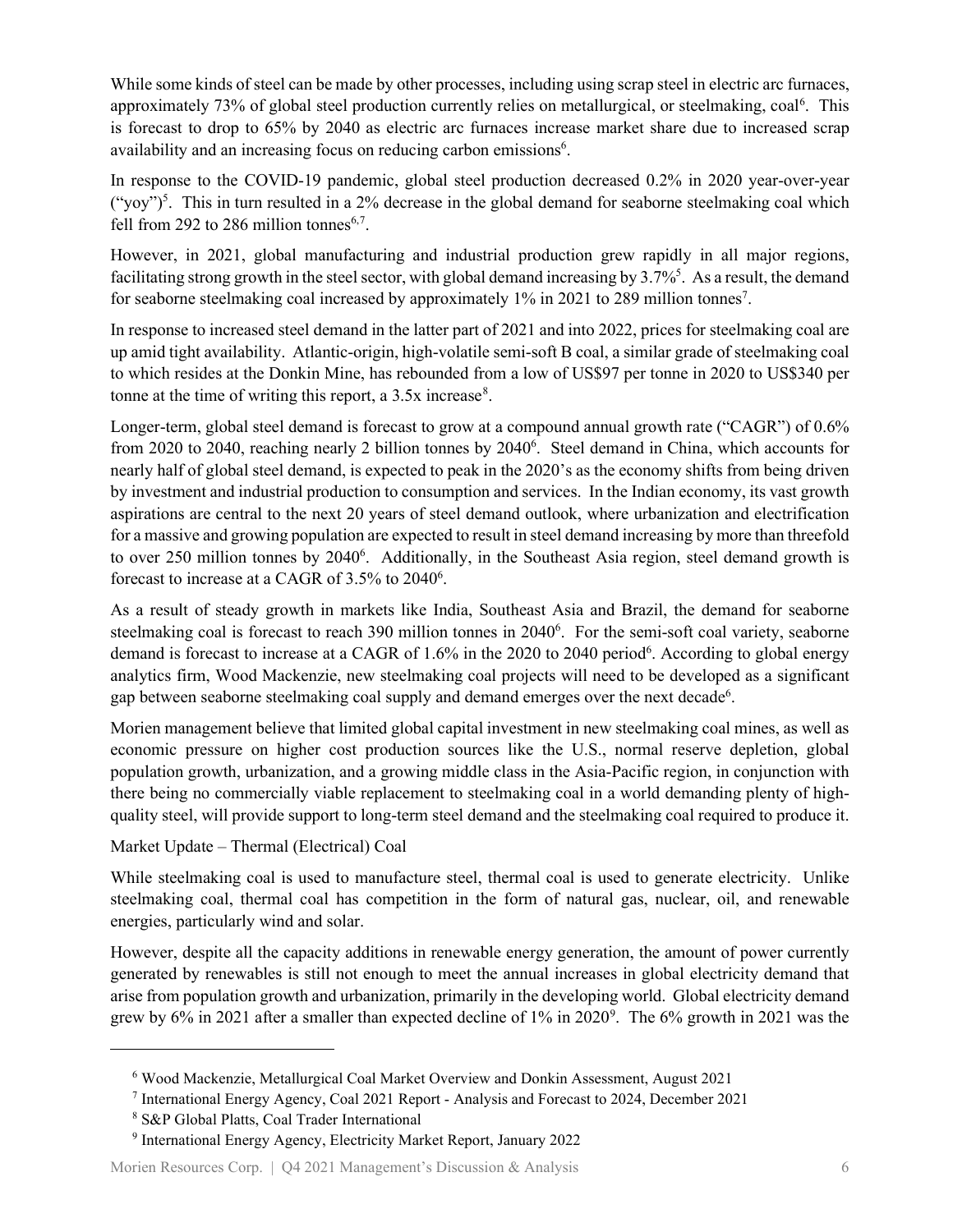largest ever annual increase in absolute terms and the largest percentage increase since 2010 after the global financial crisis<sup>9</sup>.

Thermal coal-fired electricity generation delivered more than 50% of the increase in global demand<sup>9</sup>. As a result, thermal coal demand hit an all-time high in 2021, growing by 9%, the largest increase since 2011, resulting in thermal coal's share of the global power mix increasing to  $36\%$  (2020 –  $35\%$ ; 2019 –  $37\%)$ <sup>9</sup>. Thermal coal's demand was also supported by high natural gas prices, which prompted gas-to-coal switching in several power markets. As a result, natural gas demand grew by just 2% in 2021<sup>9</sup>. Renewables grew strongly, by 6%, despite growth being limited by unfavorable weather conditions, while nuclear increased by 3.5%, almost reaching its 2019 levels<sup>9</sup>.

According to global energy analytics firm, S&P Global Platts, the global supply of renewable energy will grow by 35 gigawatts ("GW") from 2021 to 2022, but global power demand growth will go up by 100 GW over the same period.

The International Energy Agency ("IEA") has forecast a 3% increase in electricity demand in 2022 and has forecast an average growth rate for the 2022 to 2024 period of 2.4%<sup>9</sup>. Thermal coal demand trends will continue to be largely shaped by China, India, and Southeast Asia, which account for over two-thirds of global thermal coal consumption. The IEA estimates thermal coal-fired power generation during 2021-2024 to increase 4.1% in China, 11% in India and 12% in Southeast Asia. Over the same period, a return to declining trajectories is expected in the U.S.  $(-21\%)$  and the European Union  $(-30\%)$ <sup>9</sup>.

In China, the world's largest coal market, thermal coal generated 64% of its electricity in 2021, followed by hydropower at 16%, wind at 7% and nuclear at 5%<sup>9</sup>. In India, the world's third-largest energy market, as a result of rising incomes and improving living standards, total energy demand has doubled since 2000, with 74% of the country's electricity demand currently coming from thermal coal<sup>9</sup>. Even at relatively modest assumed urbanization rates, India is expected to add approximately 270 million people to its urban population from 2020 to 2040, the equivalent of adding a new city the size of Los Angeles every year<sup>10</sup>. To meet this growth in electricity demand, India will need to add a power system the size of the European Union to what it has now<sup>10</sup>.

To meet increased energy demand, several countries are in the process of constructing new coal generation plants, albeit at slower rates than in the past decade. In 2020, the world added 50 GW of new coal plants to the global grid. Approximately 140 GW of new coal plants are currently under construction and more than 400 GW are at various stages of planning<sup>[11](#page-6-1)</sup>. To put that into perspective, there is approximately 2,100 GW of coal-fired capacity in operation today<sup>11</sup>. Eighteen countries currently using thermal coal for electricity generation have agreed to phase out its use. However, these 18 countries collectively cover only 4.1% of global coal-fired generation $^{12}$ .

According to the IEA, existing thermal coal-fired power plants in emerging markets and developing economies are relatively young (average age of 13 years) versus the developed world (average age of 35 years). The IEA estimates that more than US\$1 trillion of capital has yet to be recovered in younger thermal coal generation plants in the Asia-Pacific region, which accounts for two-thirds of global capacity.

Seaborne thermal coal markets remained very strong throughout 2021. As of the date of this MD&A, the assessed price of thermal coal in the Atlantic region has risen over 5.5x to approximately US\$195 per tonne from its 2020 low of \$36 per tonne<sup>[13](#page-6-3)</sup>.

<span id="page-6-0"></span><sup>10</sup> International Energy Agency, India Energy Outlook 2021, February 2021

<span id="page-6-1"></span><sup>11</sup> International Energy Agency, World Energy Outlook 2021, October 2021

<span id="page-6-2"></span><sup>12</sup> International Energy Agency, Coal-Fired Power, November 2021

<span id="page-6-3"></span><sup>&</sup>lt;sup>13</sup> S&P Global Platts, Coal Trader International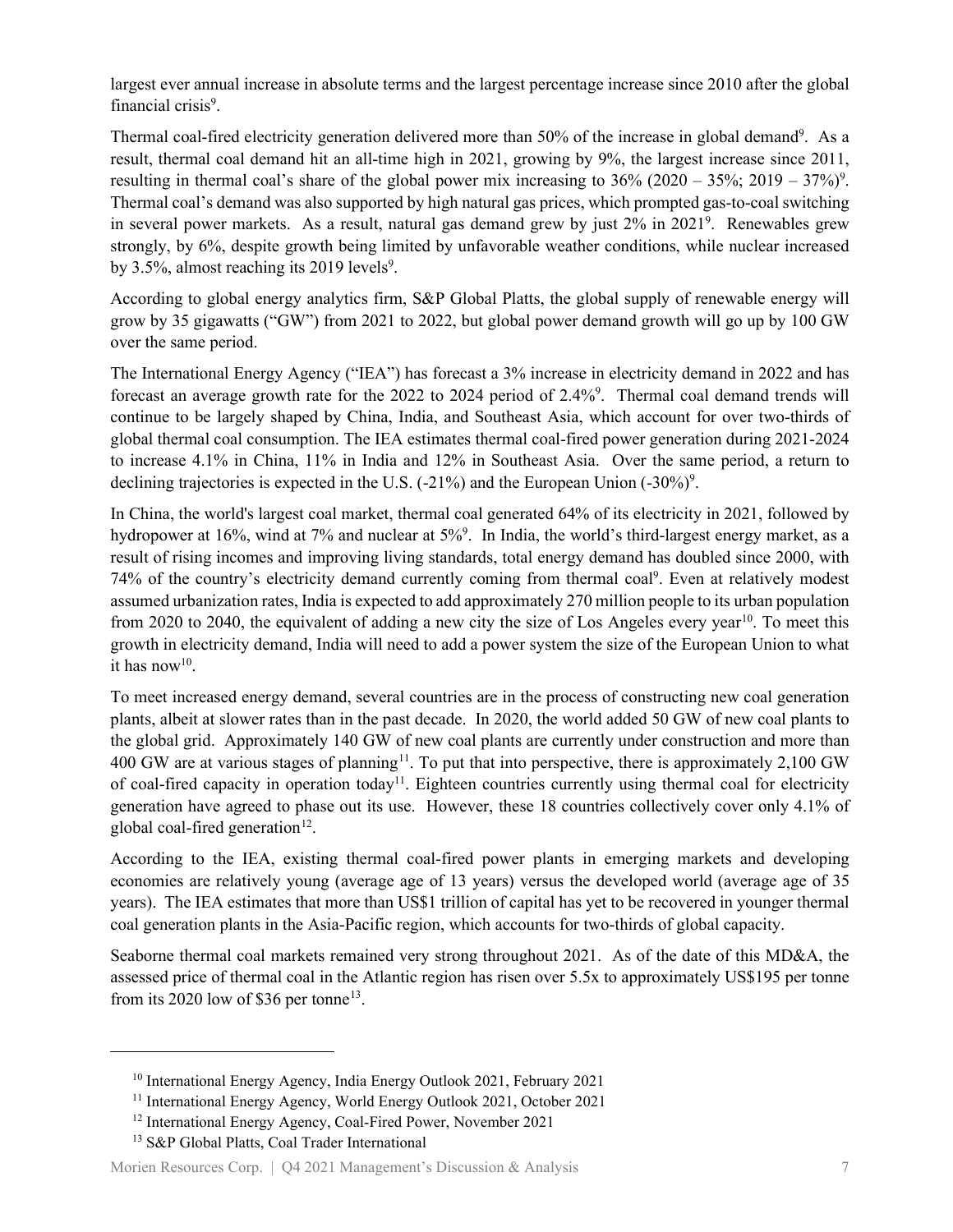Although seaborne thermal coal demand remains high, the commodity still faces challenges over the longterm from competing fossil fuels, particularly natural gas, and a secular shift toward renewable energy. However, continued annual growth in global electricity demand, primarily in the Asia-Pacific region, is expected to continue supporting thermal coal's longevity as a competing fuel source<sup>14</sup>.

#### **Black Point Aggregate Project – Nova Scotia, Canada**

The Black Point Aggregate Project is a granite deposit located along the southern shore of Chedabucto Bay in Guysborough County, Nova Scotia, with suitable characteristics for the development of a crushed stone marine export operation for supplying markets in the eastern U.S. and Caribbean region.

In 2014, Morien entered into agreements ("Agreements") with Vulcan Materials Company ("Vulcan"), the United States' largest aggregate producer, and the Municipality of the District of Guysborough, for the development of the BP Project. Under the terms of the Agreements, Vulcan assumed Morien's interest in Black Point and became manager and operator in exchange for milestone payments totaling \$1,800,000 and a production royalty payable to Morien over the 50+ year life of the project. The first payment of \$1,000,000 was received in 2014 on signing and transfer of interest to Vulcan.

In April 2016, the BP Project received positive environmental assessment decisions from both federal and provincial authorities. In May 2016, the Corporation received a \$400,000 milestone payment from Vulcan following receipt of the positive provincial and federal environmental approvals. Morien is due to receive an additional and final milestone payment of \$400,000 from Vulcan upon the completion of related and pending permitting agreements for Black Point.

In April 2018, Vulcan was granted a two-year extension by the Nova Scotia provincial government for the BP Project. In March 2020, Vulcan applied for a second two-year extension for the BP Project and was subsequently granted approval in April 2020 by the Nova Scotia provincial government. Vulcan has indicated the target market conditions for crushed stone from the Black Point location are still short of their original expectations.

In May 2020, Frank Lieth, Vulcan's Vice President of Black Point Aggregates Inc., a wholly owned subsidiary of Vulcan, reaffirmed Vulcan's commitment to Black Point - "While conditions are not yet ready for Black Point Aggregates to break ground, we maintain our strong interest in the Project. The target market conditions for crushed stone from the Black Point location are still short of our original expectations. Although the time is not quite right to move forward, we will continue to invest in the project and work to meet the requirements outlined in the April 26, 2016, environmental approval. We are not going anywhere we remain very much committed to the community, stakeholders, and agreements made."

According to the conditions of the extensions, Vulcan must within two years of the approval of the date of the extension (April 2022), commence work on the BP Project unless granted a further written extension by the Minister of Environment.

Since Q3 2017, Morien has received an advanced minimum royalty payment ("Advanced Payments") of \$25,000 per quarter from Vulcan, subject to annual inflationary adjustments according to the Producer Price Index for crushed stone<sup>15</sup>. All Advanced Payments are recorded by Morien as unearned revenue and will be credited against future production royalties from Black Point.

<sup>14</sup> BP Statistical Review of World Energy 2020, 69th Edition

<span id="page-7-1"></span><span id="page-7-0"></span><sup>&</sup>lt;sup>15</sup> In Q3 2020, the Advanced Payment was adjusted for PPI to \$28,319.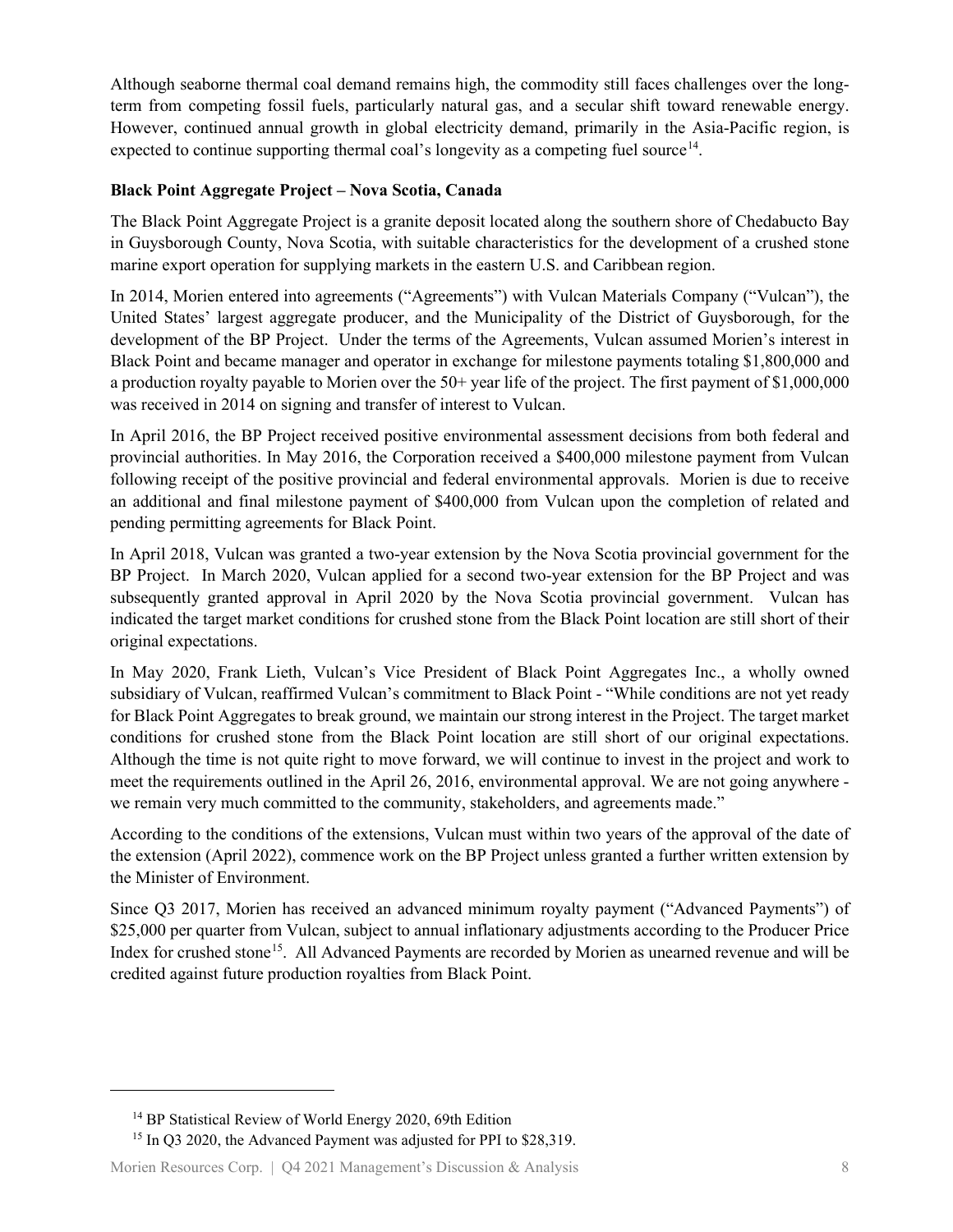Black Point's Positive Attributes

- Sizeable resource of approximately 400 million tonnes according to Vulcan's internal estimates;
- Mine life of  $50+$  years;
- Project is adjacent to deep water (>14 metres), which is sheltered and ice-free, enabling construction of a deep-water marine terminal for aggregate shipment to the United States \*;
- High quality, "Class-A" construction aggregate well suited for the concrete and asphalt market; and
- Black Point has received environmental permits and has strong community support.

\* In the U.S. market, the majority (80% or more) of aggregates are transported by truck from the quarry to the consumer. This form of transport is expensive and limits the typical aggregate operation to a market radius of about 80 kilometres from the quarry. Competition of aggregates is thus constrained by the distance materials can be transported efficiently, resulting in predominantly local or regional operations. The southeastern U.S. aggregate market is a prime target for bulk vessel transported aggregate due in part to the geologic absence of suitable aggregate resources in coastal areas.

Market Update – U.S. Aggregate Sector

The U.S. aggregate sector provides the basic crushed stone materials that are needed to maintain and expand the country's deteriorating infrastructure, ranked 13th globally<sup>[16](#page-8-0)</sup>. Aggregate, or crushed stone, is used in three primary end-use markets; public construction (highways, bridges, buildings, airports, etc.); private nonresidential construction (manufacturing, retail, offices, industrial and institutional); and private residential construction (houses, apartments, and condominiums) $17$ .

Dodge Data and Analytics ("Dodge"), is a provider of construction project data for the U.S. aggregate market. Throughout the year, Dodge benchmarks the construction economy using two measurements: monthly construction starts, and the Dodge Momentum Index ("DMI"). Construction starts measure the value of construction projects across the U.S. The DMI measures non-residential building projects in the planning stage, which have been shown to lead construction spending for non-residential buildings by a full year. Together, they are thought to reflect the market conditions of the U.S. construction industry as a whole.

In 2020, total construction starts in the U.S. decreased 10% as a result of economic uncertainty caused by the pandemic. However, in 2021, construction activity in the U.S. was supported by robust fiscal stimulus and a general reopening of the American economy, resulting in total construction starts growing by 12% compared to 2020[18.](#page-8-2) The DMI had a strong 2021, rising 23% from 2020 and reaching levels not seen in nearly 14 years<sup>18</sup>. According to the U.S. Geological Survey, roughly 1,400 companies, operating 3,400 quarries, produced 1.5 billion tons of crushed stone product in 2021, a 3% increase over 2020, and a 14-year high<sup>17</sup>.

Looking into 2022, the DMI declined 7% in January 2022 to a four-month low of 153 from 164 in December<sup>18</sup>. Dodge attributes the decline to rising costs, logistical problems and shortages of skilled labor.

As of January 2022, the U.S economy was operating at 91% of where it was pre-pandemic in early March 2020, according to the Moody's Analytics/CNN Business Back to Normal Index<sup>[19](#page-8-3)</sup>.

In November 2021, U.S. President Joe Biden signed into law the US\$1.2 trillion Infrastructure Investment and Jobs Act ("IIJA"). The IIJA represents the largest U.S. infrastructure investment in decades, consisting of US\$550 billion in new spending over five years, with the remaining investment comprised of previously

<span id="page-8-3"></span><span id="page-8-2"></span><span id="page-8-1"></span>Morien Resources Corp. | Q4 2021 Management's Discussion & Analysis 9

<span id="page-8-0"></span><sup>&</sup>lt;sup>16</sup> White House briefing note - The American Jobs Plan, March 2021

<sup>&</sup>lt;sup>17</sup> U.S. Geological Survey

<sup>&</sup>lt;sup>18</sup> Dodge Data & Analytics

<sup>19</sup> Moody's Analytics, Back to Normal Index, January 21, 2022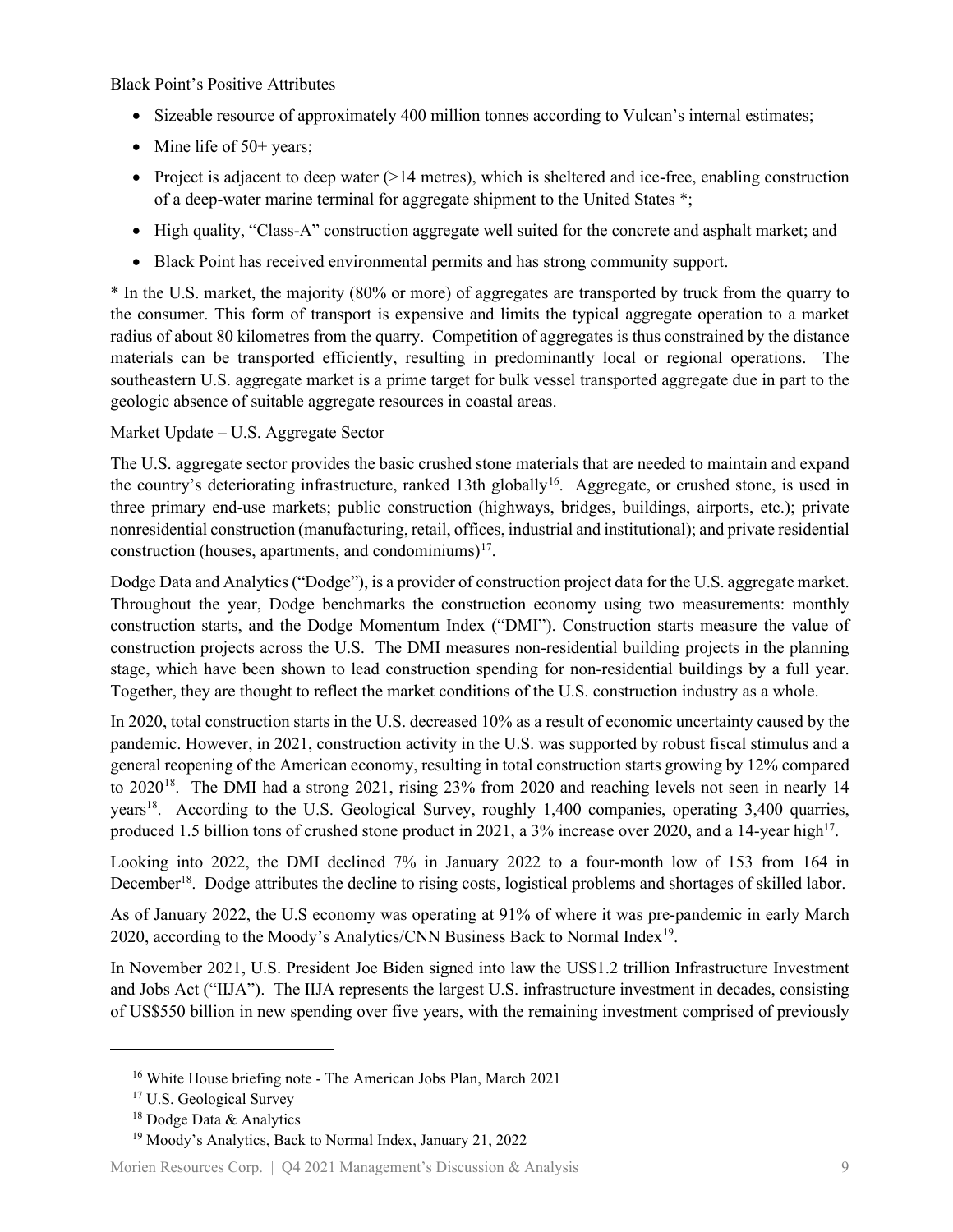authorized funding, including the US\$303 billion highway bill passed in May  $2021^{20}$ . Importantly, the \$550 billion in new spending is largely dedicated to physical infrastructure projects, such as roads, bridges, and rail. The White House has stated the IIJA is the largest federal investment in public transit in U.S. history, providing the largest federal investment in passenger rail since the creation of Amtrak, and represents the single largest dedicated bridge investment since the construction of the interstate highway system<sup>[21](#page-9-1)</sup>.

#### **Project Generation**

From 2017 to 2019, as the Donkin Mine went into production and as the Corporation's royalty payments grew, Morien evaluated multiple royalty assets to purchase to complement its existing royalty portfolio. The Corporation focused its efforts on long-life, cash-flowing, or near-to cash-flowing, royalties in the industrial mineral and bulk commodity market segments in North America. The Corporation has suspended its project generation efforts until the status and extent of the care and maintenance program at the Donkin Mine is better understood. How the Corporation funds future acquisitions (either by cash, shares, debt or a combination) will depend on numerous factors, including the size of the transaction and the financial considerations of Morien at the time of acquisition.

### **Selected Annual Financial Information**

The following information has been extracted from the Corporation's audited consolidated financial statements.

|                                           | For the Years Ended December 31 |         |       |
|-------------------------------------------|---------------------------------|---------|-------|
|                                           | 2021                            | 2020    | 2019  |
| Revenues                                  | 61                              | 249     | 810   |
| Corporate and administration expenses     | 520                             | 628     | 700   |
| Exploration and evaluation expenses       | 88                              |         | 138   |
| Loss from operations                      | (538)                           | (561)   | (45)  |
| Gain on sale of land                      |                                 |         | 938   |
| Unrealized gain on investments            | 173                             |         |       |
| Net income (loss) for the year            | (365)                           | (561)   | 893   |
| Basic and diluted income (loss) per share | (0.01)                          | (0.01)  | 0.02  |
| Additions to unearned revenue             | 116                             | 112     | 111   |
| Purchase of shares for cancellation       | 119                             | 431     | 772   |
| Increase (decrease) in cash               | (520)                           | (1,486) | 168   |
| Working capital at year-end               | 2,278                           | 2,645   | 3,467 |
| Cash dividends declared                   |                                 | 132     | 532   |
| Cash dividends declared per share         |                                 | 0.0025  | 0.01  |

<span id="page-9-0"></span><sup>20</sup> Reuters, What's in the U.S. Senate's bipartisan \$1 trillion infrastructure bill?, August 3, 2021

<span id="page-9-1"></span><sup>&</sup>lt;sup>21</sup> White House Update: Bipartisan Infrastructure and Investment Jobs Act, August 2, 2021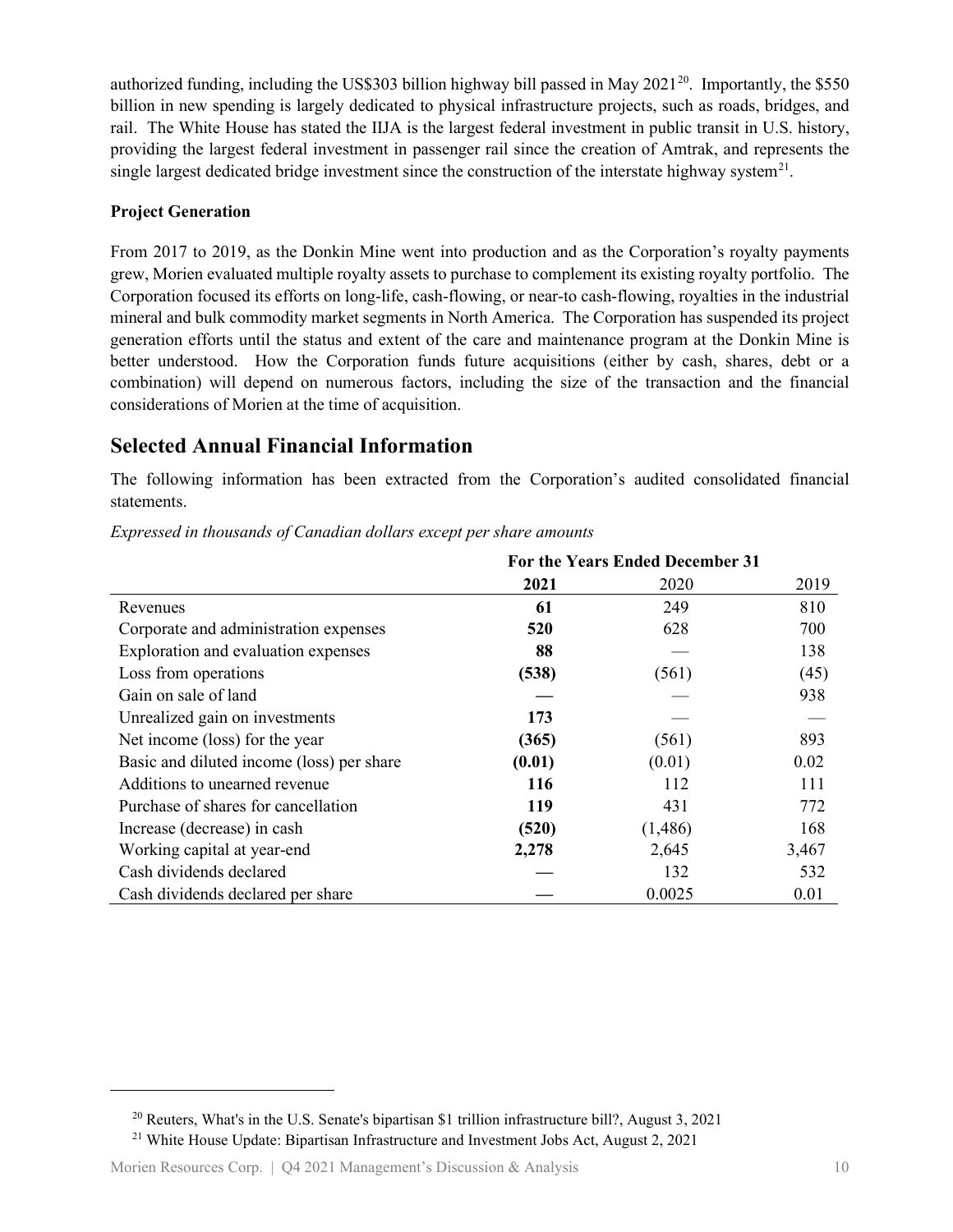# **Discussion of Operations**

### **Years ended December 31, 2021 and 2020**

The Corporation recognized \$60,776 in royalty revenue in 2021 (2020 - \$249,235) from Kameron related to Donkin coal sales. For the year ended 2021, additions to unearned revenue from Black Point-related Advanced Payments received are \$115,667 (2020 - \$112,226) for cumulative unearned revenue of \$488,826 as at December 31, 2021 (2020 - \$373,159).

Corporate and administration expenses amounted to \$519,652 in 2021 (2020 - \$627,769), a decrease of \$108,117. The decrease in ongoing costs year-over-year is largely attributable to reduced investor relations activity and reduced contract costs in the current year.

The table below provides a breakdown of the corporate and administration expenses for the years ended December 31, 2021 and 2020.

|                                       |         | For the Years Ended December 31 |            |  |
|---------------------------------------|---------|---------------------------------|------------|--|
|                                       | 2021    | 2020<br>Change                  |            |  |
|                                       |         |                                 |            |  |
| Employee costs                        | 296,858 | 335,456                         | (38, 598)  |  |
| Investor relations and communications | 42,984  | 73,850                          | (30, 866)  |  |
| Office and sundry                     | 33,655  | 37,741                          | (4,086)    |  |
| Professional fees                     | 55,337  | 75,200                          | (19, 863)  |  |
| Regulatory compliance                 | 90,818  | 105,522                         | (14,704)   |  |
|                                       | 519,652 | 627,769                         | (108, 117) |  |

In addition, non-cash, share-based compensation, which is not included in the above amounts, was \$nil for the year ended December 31, 2021 (2020 - \$189,676).

Exploration and evaluation expenses were \$88,248 for the year ended December 31, 2021 (2020 - \$nil) related to the Corporation's on-going Donkin-related advocacy efforts, which included independent, technical analyses of Donkin's overseas marketability as a steelmaking coal product.

One of the equity investments the Corporation held at December 31, 2021 and 2020 was 865,000 shares of Canadian Manganese Company Inc. that was listed on a publicly traded exchange subsequent to year-end, enabling management to ascribe a value of \$173,000 on the statement of financial position and recognize an unrealized gain of \$173,000 (2020 - \$nil). There were subsequent dispositions of the shares of Canadian Manganese Company Inc. after year-end to the date of this report of 475,500 shares for total cash proceeds of \$108,388.

Net loss for the years ended December 31, 2021 was \$364,868 or (\$0.01) per share compared to net loss of \$560,834 or (\$0.01) per share in 2020.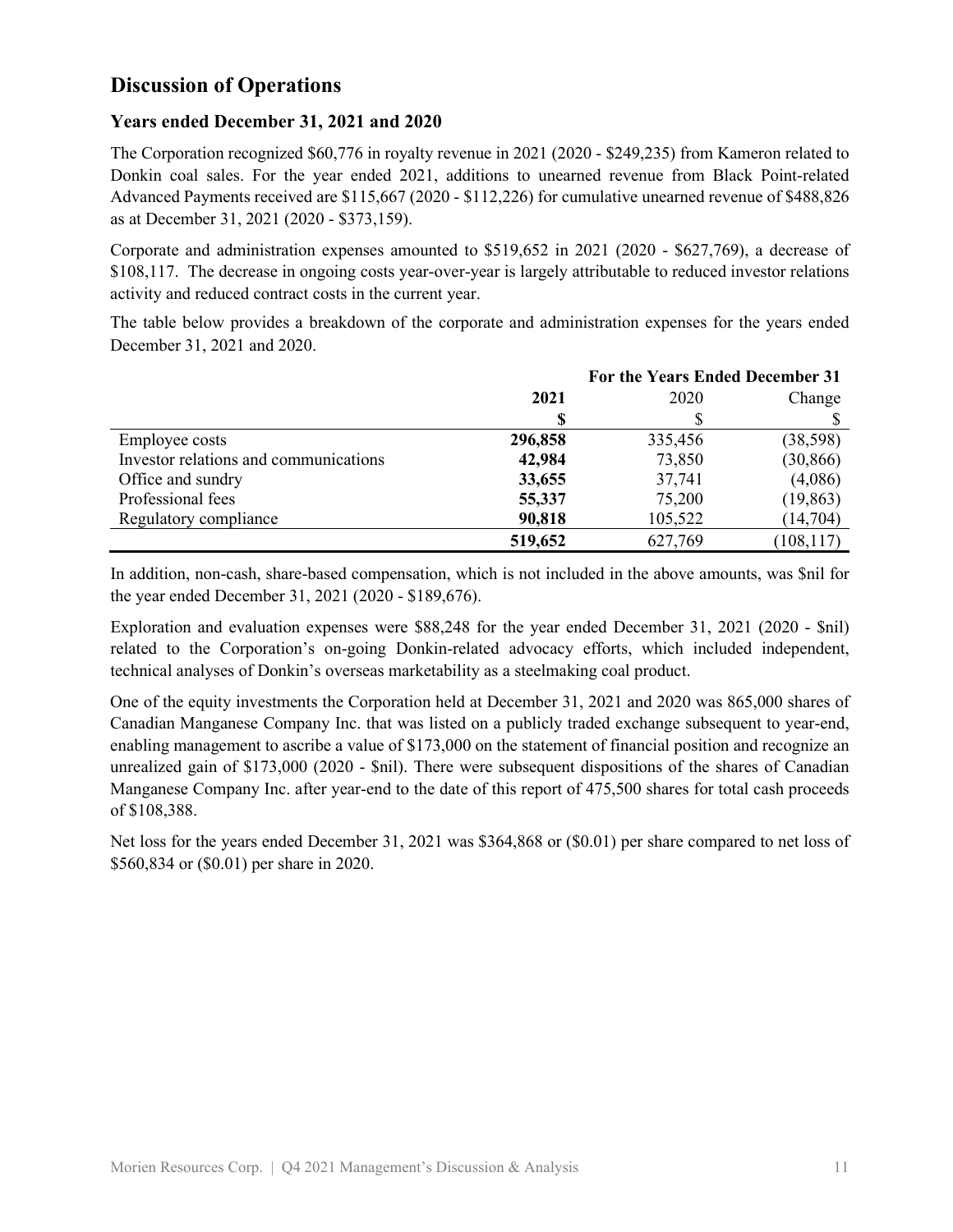# **Summary of Quarterly Results**

*Expressed in thousands of Canadian dollars except per share amounts*

|                                           | <b>Fiscal 2021</b> |                |       |       | Fiscal 2020 |                |                |       |
|-------------------------------------------|--------------------|----------------|-------|-------|-------------|----------------|----------------|-------|
|                                           | Q4                 | Q <sub>3</sub> | Q2    | Q1    | Q4          | Q <sub>3</sub> | Q <sub>2</sub> | Q1    |
| Revenue                                   |                    |                |       | 61    | 43          |                |                | 206   |
| Corporate and administration expenses     | 108                | 111            | 146   | 154   | 125         | 146            | 153            | 204   |
| Share-based compensation                  |                    |                |       |       |             |                | 190            |       |
| Exploration and evaluation expenses       | 13                 | 44             | 31    |       |             |                |                |       |
| (Loss) income from operations             | (118)              | (131)          | (187) | (101) | (122)       | (162)          | (377)          | 101   |
| Unrealized gain on investments            | 173                |                |       |       |             |                |                |       |
| Net (loss) income                         | 55                 | (187)          | (187) | (101) | (122)       | (162)          | (377)          | 101   |
| Basic and diluted income (loss) per share |                    |                |       |       |             |                | (0.01)         |       |
| Additions to unearned revenue             | 30                 | 30             | 28    | 28    | 28          | 28             | 28             | 28    |
| Purchase of shares for cancellation       | 76                 | 1              | 8     | 34    | 19          | 146            | 54             | 212   |
| (Decrease) increase in cash               | (186)              | (133)          | (75)  | (126) | (154)       | (1,194)        | (5)            | (133) |
| Working capital at period end             | 2,278              | 2,269          | 2,372 | 2,538 | 2,645       | 2,758          | 3,038          | 3,252 |
| Cash dividends declared                   |                    |                |       |       |             |                |                | 132   |
| Cash dividends declared per share         |                    |                |       |       |             |                |                | .0025 |

The Corporation's expenditures and net income (loss) varied from quarter to quarter depending largely on the size of the royalty payments, share based compensation, gain on sale of investments and corporate and administration support required with respect to its core assets.

# **Fourth Quarter**

In the fourth quarter of 2021 the Corporation purchased and cancelled 325,000 shares (2020 – 120,500 shares) at an average weighted price of \$0.23 for a total cost of \$75,905 (2020 – \$18,621) under the Corporation's NCIB.

The Corporation earned royalty revenue of \$nil (2020 – \$42,885) from Donkin and unearned revenue in the form of an Advanced Payment of \$29,514 (2020 – \$28,319) from Vulcan Materials Company related to Black Point.

Management was able to recognize an unrealized gain in an equity investment of an entity that was listed on a publicly traded exchange subsequent to year-end. The unrealized gain was estimated at \$173,000 in the quarter, taking into consideration the initial listing price, less a discount based on liquidity considerations. There were subsequent dispositions of the shares of Canadian Manganese Company Inc. after year-end up to the date of this report of 475,500 shares for total cash proceeds of \$108,388.

Other than mentioned above, there were no unusual events or items during the fourth quarter of 2021 that affected the Corporation's financial condition, cash flows or results of operations in a material nature.

# **Liquidity and Capital Resources**

At December 31, 2021, the Corporation had working capital of \$2.3 million, compared to \$2.7 million at December 31, 2020.

As of the date of this MD&A, the Corporation had working capital of approximately \$2.2 million, which is considered more than sufficient to meet the Corporation's operating requirements beyond 2022. The Corporation may also continue to use its cash resources to acquire outstanding common shares under its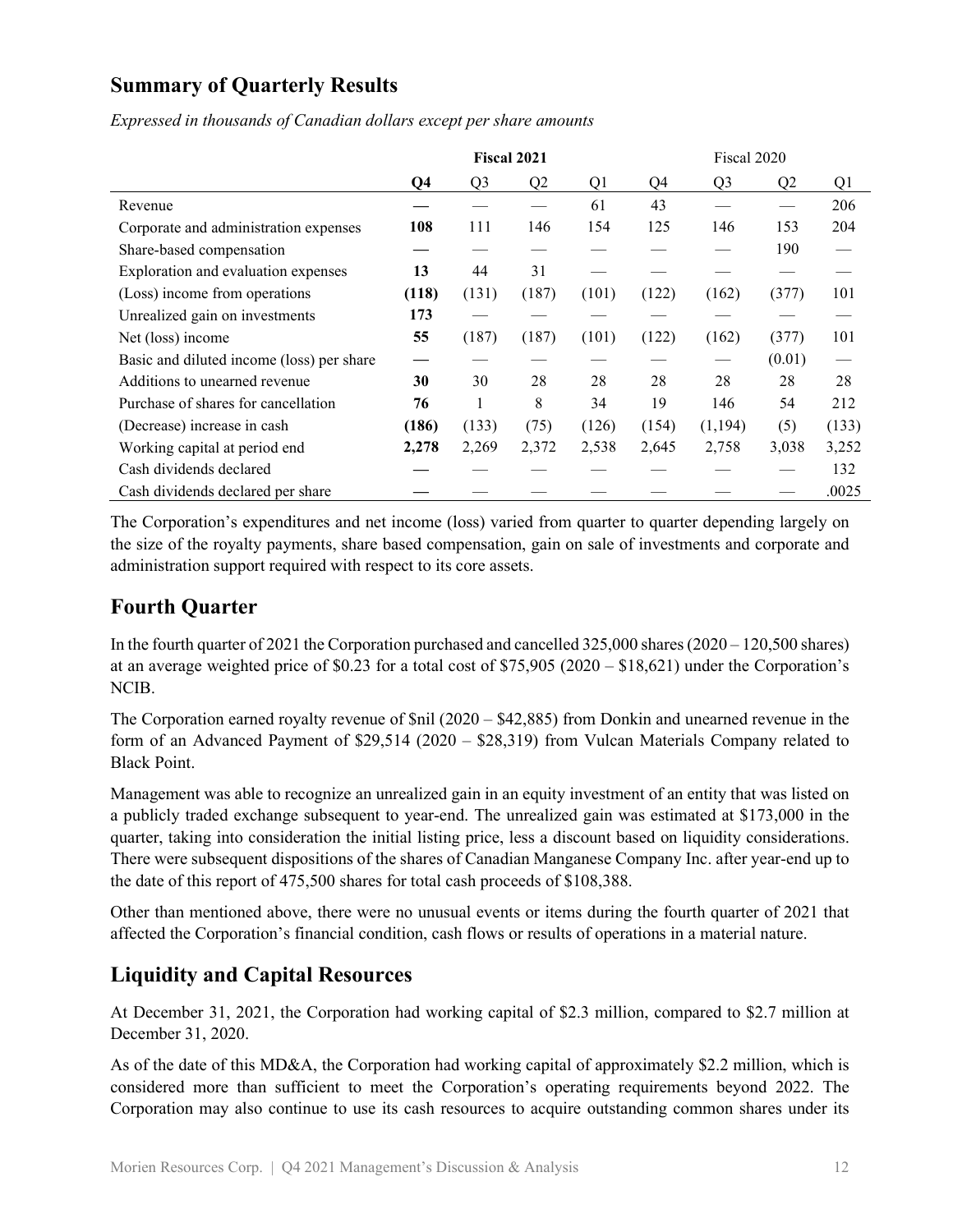NCIB (see Outstanding Share Data). The Corporation also suspended its quarterly dividend in Q2 2020 to reduce cash outflows.

In Q3 2017, Vulcan began paying Morien an Advanced Payment of \$25,000 per quarter until sales commence from the BP Project or until the project is terminated. The Advanced Payment shall be increased or decreased annually in accordance with changes to the Producer Price Index for crushed stone, commencing July 1, 2018. All Advanced Payments are recorded as unearned revenue and shall be credited by Vulcan against future production royalty payments due to Morien if and when Black Point enters production.

The Corporation continues to hold its royalty interests in the Donkin Mine and BP Project. Subject to all the risks and uncertainties outlined in greater detail elsewhere in this MD&A, potential future royalties from the Donkin Mine could range from \$5 to \$20 million per year at permitted full production of 3.0 million saleable tonnes per year coal over the 30+ year mine life and would only be achieved if and when Donkin resumed operation and only if Donkin reached permitted production levels. Royalties from Black Point could range from \$250,000 to \$750,000 per year over the  $50+$  year mine life. There is no guarantee that these royalty levels will be achieved.

In 2016, the Corporation bought shares in Minco plc, a publicly traded company. As the result of a 2017 takeover of Minco plc, the Corporation received a combination of public shares in Dalradian Resources Inc. valued at market price and non-public entity shares in Buchans Resources Limited that were ascribed a \$nil fair value. Morien subsequently sold the public shares in Dalradian Resources Inc. in 2018. In 2019, Buchans Resources Limited was split into three unlisted companies: Buchans Resources Limited, Minco Exploration plc and Canadian Manganese Company Inc. Due to a lack of market information and lack of observable inputs for two of the unlisted entities, Buchans Resources Limited and Minco Exploration plc, the Corporation has ascribed a \$nil fair value to these two holdings and they have been classified as Level 3 within the fair value hierarchy as at December 31, 2021 and 2020. The third company, Canadian Manganese Company Inc., was listed on the NEO Exchange subsequent to year end. Management has accordingly determined a fair value of \$0.20 per share taking into consideration the initial list price of \$0.225 per share, less a discount based on liquidity considerations, for a total fair value of \$173,000. The fair value of this investment has been classified as a level 2 financial instrument within the fair value hierarchy given the listing event did not take place until after December 31, 2021.

The Corporation holds the investments with a goal of short-term appreciation in the event of a public listing. However, due to current market conditions and the unlikely event of disposition of the non-public entity shares in 2022, those investments are classified as non-current assets whereas Canadian Manganese Company Inc. shares are classed as current assets.

Other than as discussed in this MD&A (including below under "Outlook" and "Financial Instruments and Other Risks"), the Corporation is not aware of any trends, demands, commitments, events or uncertainties that may result in the Corporation's liquidity or capital resources either materially increasing or decreasing at present or in the foreseeable future.

# **Outlook**

The cessation of operations at the Donkin Mine directly impacted Morien's future royalty revenues. However, Morien has a cash and short-term investments balance of \$2.1 million and low corporate overhead expenses, in addition to an Advanced Payment from Vulcan for the BP Project, which collectively afford the Corporation the ability to manage these challenging times for the near-term. Notwithstanding the Corporation's strong balance sheet, cost saving initiatives have been, and will continue to be, pursued, such as the cessation of project generation related work, decreased investor relations activity, the suspension of the Corporation's quarterly dividend payment, and various other corporate cost reduction initiatives.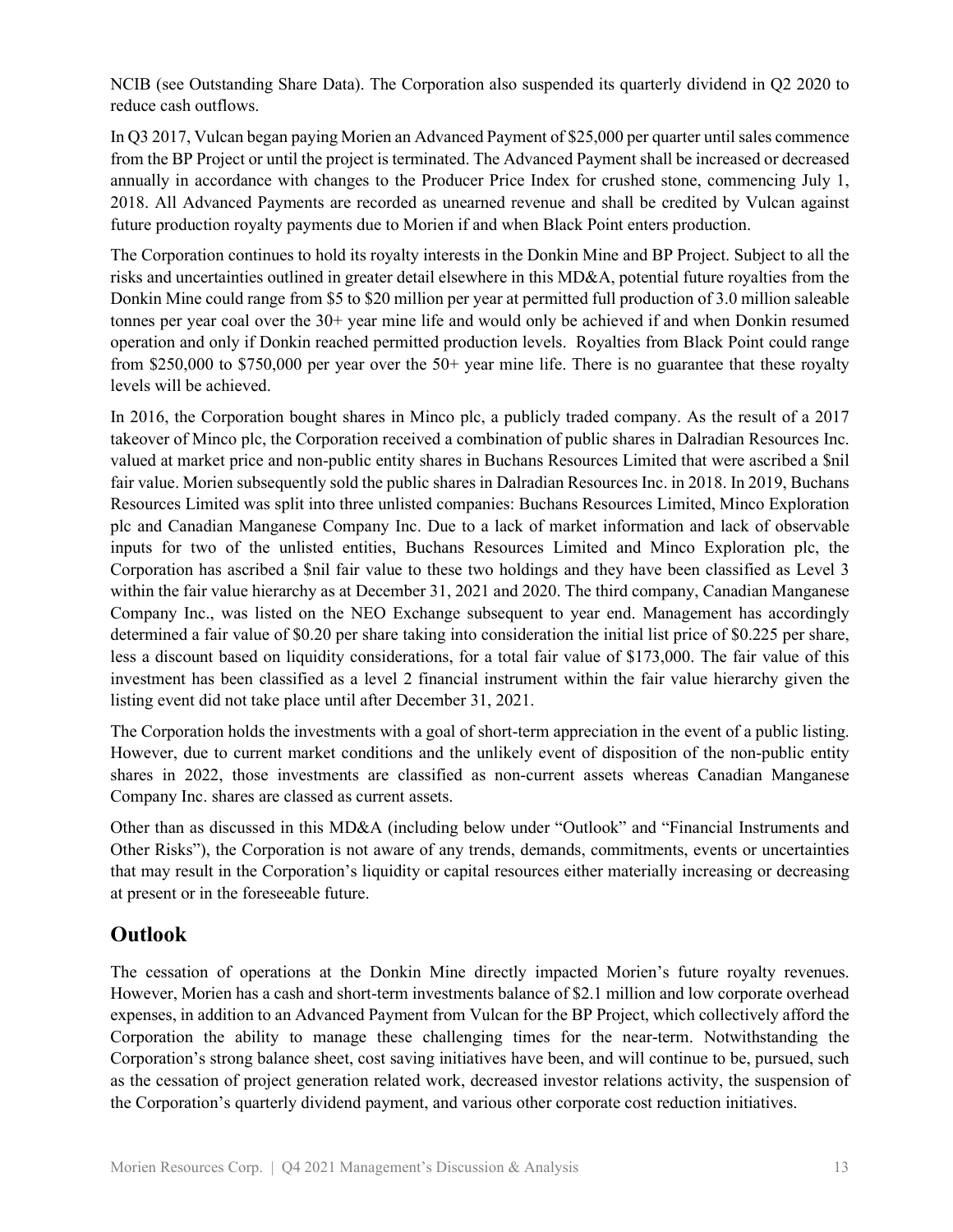The Corporation's ongoing focus and strategy is on advocating for conditions that are favorable to restarting operations at the Donkin Mine and reducing, where possible, potential barriers to such a restart. These efforts include, but are not limited to, correcting misconceptions in regard to differences between steelmaking and thermal coal, Donkin's value as an exported, steelmaking coal that does not impede Canada's clean energy transition, the Mine's significant socio-economic contribution to Nova Scotia, strong community support, and the Mine's excellent safety record.

When the status and extent of the care and maintenance program at the Donkin Mine is better understood, Morien's Board of Directors will re-assess the reinstatement of the Corporation's dividend program. If production at the Mine resumes, the Corporation intends to continue its evaluation of additional royalty assets to purchase to complement its existing assets.

The Corporation has a Normal Course Issuer Bid program in place and may elect to purchase outstanding common shares if and when management feels the purchase represents the best value to shareholders.

# **Contractual Obligations**

For the 2022 fiscal year, the Corporation's only expenditure commitment related to overhead is a one-year office lease for \$2,028.

## **Off-Balance Sheet Arrangements**

As at December 31, 2021, the Corporation had no off-balance sheet arrangements such as guarantee contracts, contingent interests in assets transferred to an entity, derivative instrument obligations or any obligations that trigger financing, liquidity, market or credit risk to the Corporation.

# **Dividends**

In December 2017, the Corporation approved the implementation of a dividend policy and made its inaugural dividend payment on December 27, 2017. Between Q1 2018 and Q1 2020, the Corporation paid quarterly dividends of \$0.0025 per common share.

The Corporation's quarterly dividend was intended to be step-variable in relation to Donkin Mine production expansion and coal price, having regard to the stability of cash flow and the need to maintain flexibility to secure new royalty assets. However, with Kameron's cessation of operations at the Donkin Mine, the Corporation's Board of Directors accepted Management's recommendation in April 2020 to suspend the Corporation's quarterly dividend until further notice. Notwithstanding that Morien has a strong balance sheet, its Board and Management believed it was prudent to maximize financial flexibility and the dividend suspension was in the best interest of all of the Corporation's stakeholders. As stated above, when the status and extent of the care and maintenance program at the Donkin Mine is better understood, the Board will reassess the payment of a dividend. The Corporation's dividend payments have historically qualified as an 'eligible dividend' for Canadian income tax purposes.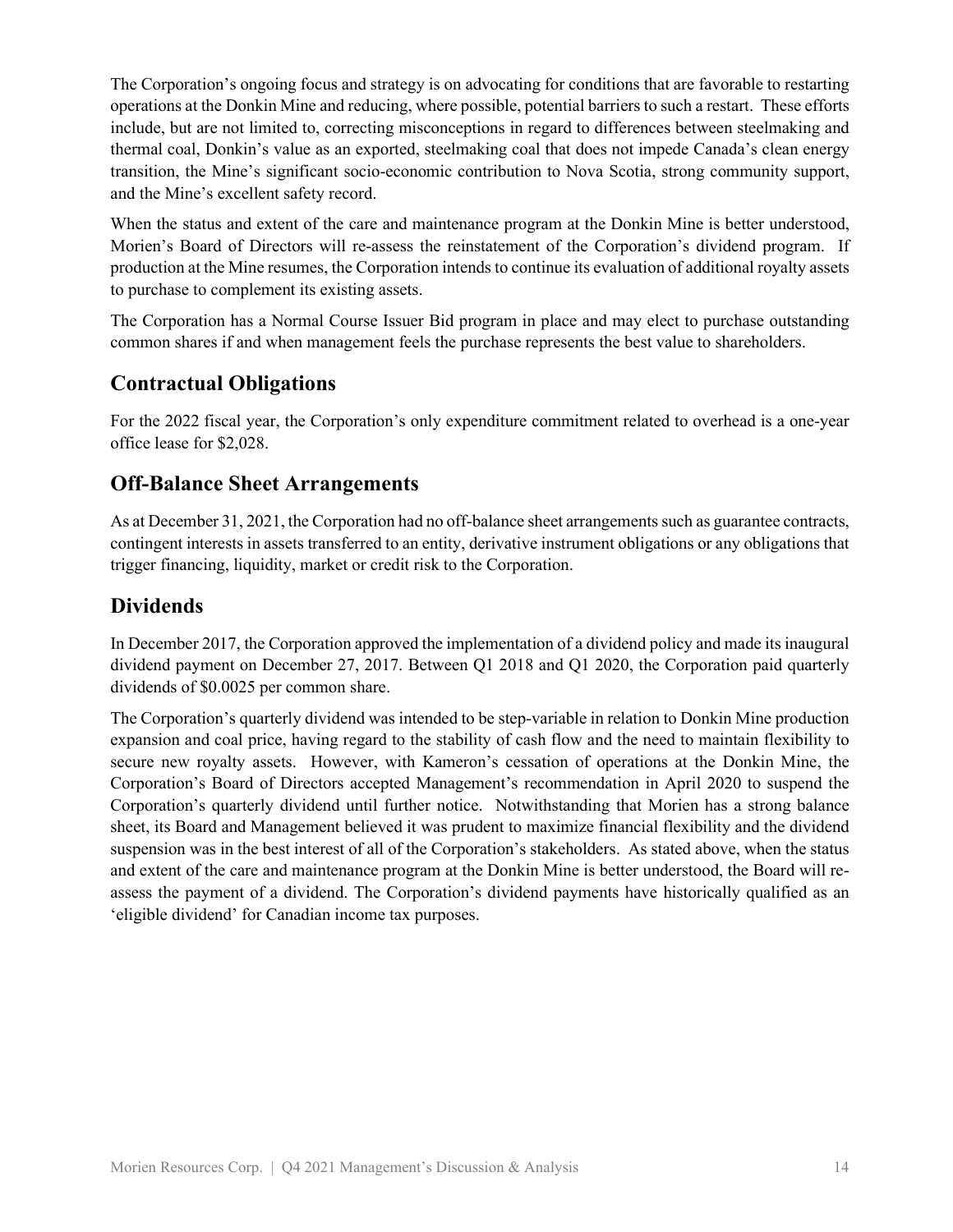# **Outstanding Share Data**

### **Normal Course Issuer Bid**

On January 25, 2021, the Corporation filed a notice of intention to acquire up to 3,820,700 common shares pursuant to a Normal Course Issuer Bid ("NCIB"). Purchases pursuant to the NCIB are made in the open market through the facilities of the TSX Venture Exchange. A copy of the notice is available to shareholders, without charge, upon request to the Corporation at 1701 Hollis Street, Suite 800, Halifax, NS, B3J 3M8.

For the year ended December 31, 2021, the Corporation purchased and cancelled 524,000 shares (2020 – 1,791,000 shares) at an average weighted price of \$0.23 per share (2020 – \$0.24).

### **Share Capital**

As of the date of this MD&A, the Corporation has 50,586,114 common shares issued and outstanding.

#### **Stock Options**

As of the date of this MD&A, the Corporation had 4,225,000 stock options outstanding with an average exercise price of \$0.42, all of which were exercisable.

## **Critical Accounting Estimates**

The preparation of the financial statements requires the Corporation's management to make estimates and assumptions that affect the reported amounts of assets and liabilities and disclosure of contingent assets and liabilities at the date of the financial statements, and the reported amounts of revenues and expenses during the reporting period. The determination of estimates requires the exercise of judgment based on various assumptions and other factors such as historical experience and current and expected economic conditions and are continually evaluated. Actual results may differ from these estimates. The more significant areas requiring the use of management estimates and assumptions are discussed below.

#### **Share-based payments**

The Corporation issues equity-settled share-based payments to certain employees and third parties outside the Corporation. Equity-settled share-based payments are measured at fair value (excluding the effect of non-market based vesting conditions) at the date of grant. Fair value is measured using the Black-Scholes pricing model and requires the exercise of judgment in relation to variables such as expected volatilities and dividend yields based on information available at the time the fair value is measured.

#### **Investments**

The valuation of investments utilizes a fair value hierarchy to establish levels to classify the inputs of valuation techniques used to measure fair value. Where inputs are unobservable or markets inactive, management will assess other facts and circumstances available to determine whether there is enough certainty to ascribe a fair value in either Level 2 or Level 3.

#### **Taxation**

The Corporation's accounting policy for taxation requires management's judgment in assessing whether deferred tax assets and any deferred tax liabilities are recognized on the statement of financial position. Deferred tax assets, including those arising from tax loss carry-forwards, capital losses and temporary differences are recognized only where it is considered probable that they will be recovered, which is dependent on the generation of sufficient future taxable profits. Assumptions about the generation of future taxable profits depend on management's estimates of future cash flows. These depend on estimates of future royalty revenues, production and sales volumes, mineral prices, reserves, operating costs, restoration and rehabilitation costs, capital expenditure, dividends and other capital management transactions.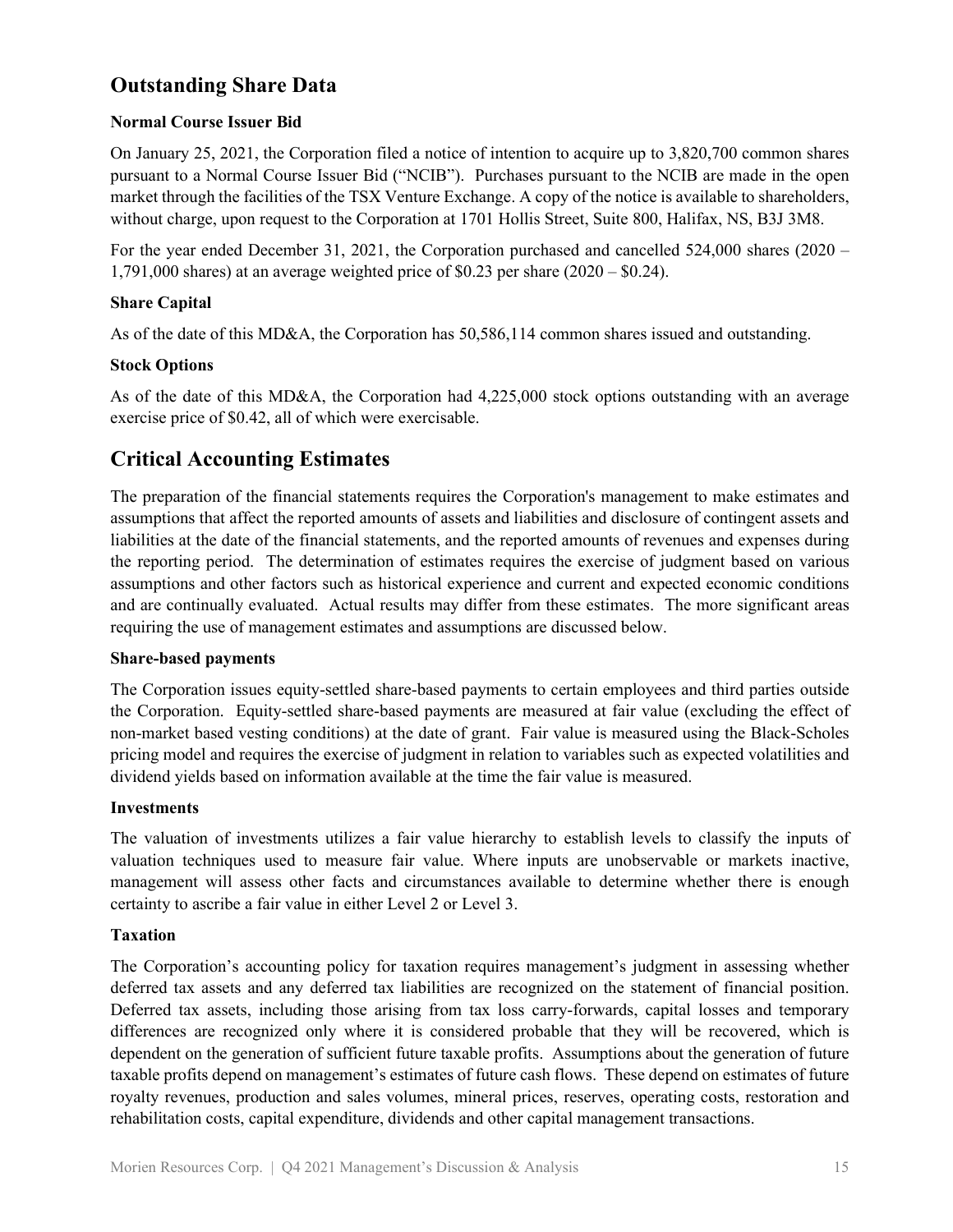Judgments are also required about the application of income tax legislation. These judgments and assumptions are subject to risk and uncertainty, hence there is a possibility that changes in circumstances will alter expectations, which may impact the amount of any deferred tax assets and deferred tax liabilities recognized on the balance sheet and the amount of other tax losses and temporary differences not yet recognized. In such circumstances, some or the entire carrying amount of any recognized deferred tax assets and liabilities may require adjustment, resulting in a corresponding credit or charge to income.

# **Future Changes in Accounting Policies**

The following new amendments to standards and interpretations under IFRS, are not yet effective for the year ended December 31, 2021, and have not been applied in preparing these consolidated statements:

| <b>New Standards or Amendments</b>                                                                         | <b>Effective date</b> |
|------------------------------------------------------------------------------------------------------------|-----------------------|
| Annual Improvements to IFRS Standards 2018-2020                                                            | January 1, 2022       |
| Property, Plant and Equipment: Proceeds before Intended Use (Amendments<br>to IAS $16$ )                   | January 1, 2022       |
| Presentation of Financial Statements (Amendment to IAS 1)                                                  | January 1, 2022       |
| Reference to the Conceptual Framework (Amendments to IFRS 3)                                               | January 1, 2022       |
| IFRS 17 Insurance Contracts and amendments to IFRS 17<br>Insurance Contracts                               | January 1, 2023       |
| Financial Instruments (Amendment to IFRS 9)                                                                | January 1, 2023       |
| Disclosure of Accounting Policies (Amendment to IAS 1 and IFRS Practice<br>Statement 2)                    | January 1, 2023       |
| Deferred Tax related to Assets and Liabilities arising from a Single<br>Transaction (Amendments to IAS 12) | January 1, 2023       |

# **Disclosure Controls and Internal Controls over Financial Reporting**

The Chief Executive Officer ("CEO") and Chief Financial Officer ("CFO") are responsible for establishing and maintaining the Corporation's disclosure controls and internal controls over financial reporting to provide reasonable assurance: (a) that material information about the Corporation and its subsidiaries would have been made known to them, and; (b) regarding the reliability of financial reporting and the preparation of financial statements for external purposes.

Venture issuers are not required to provide representations in their annual and interim filings relating to the establishment and maintenance of, nor are they required to establish, disclosure controls and procedures and internal controls over financial reporting, as defined in National Instrument 52-109. In particular, the CEO and CFO certifying officers do not make any representations relating to the establishment and maintenance of: (a) controls and other procedures designed to provide reasonable assurance that information required to be disclosed by the issuer in its annual filings, interim filings or other reports filed or submitted under securities legislation is recorded, processed, summarized and reported within the time periods specified in securities legislation, and; (b) processes to provide reasonable assurance regarding the reliability of financial reporting and the preparation of financial statements for external purposes in accordance with the issuer's GAAP.

# **Financial Instruments and Other Risks**

### **Financial Instruments**

The Corporation's financial instruments consist of cash, short-term investments and investments. The fair values of the Corporation's financial instruments are considered to approximate the carrying amounts. Fair value is the price that would be received to sell an asset or paid to transfer a liability in an orderly transaction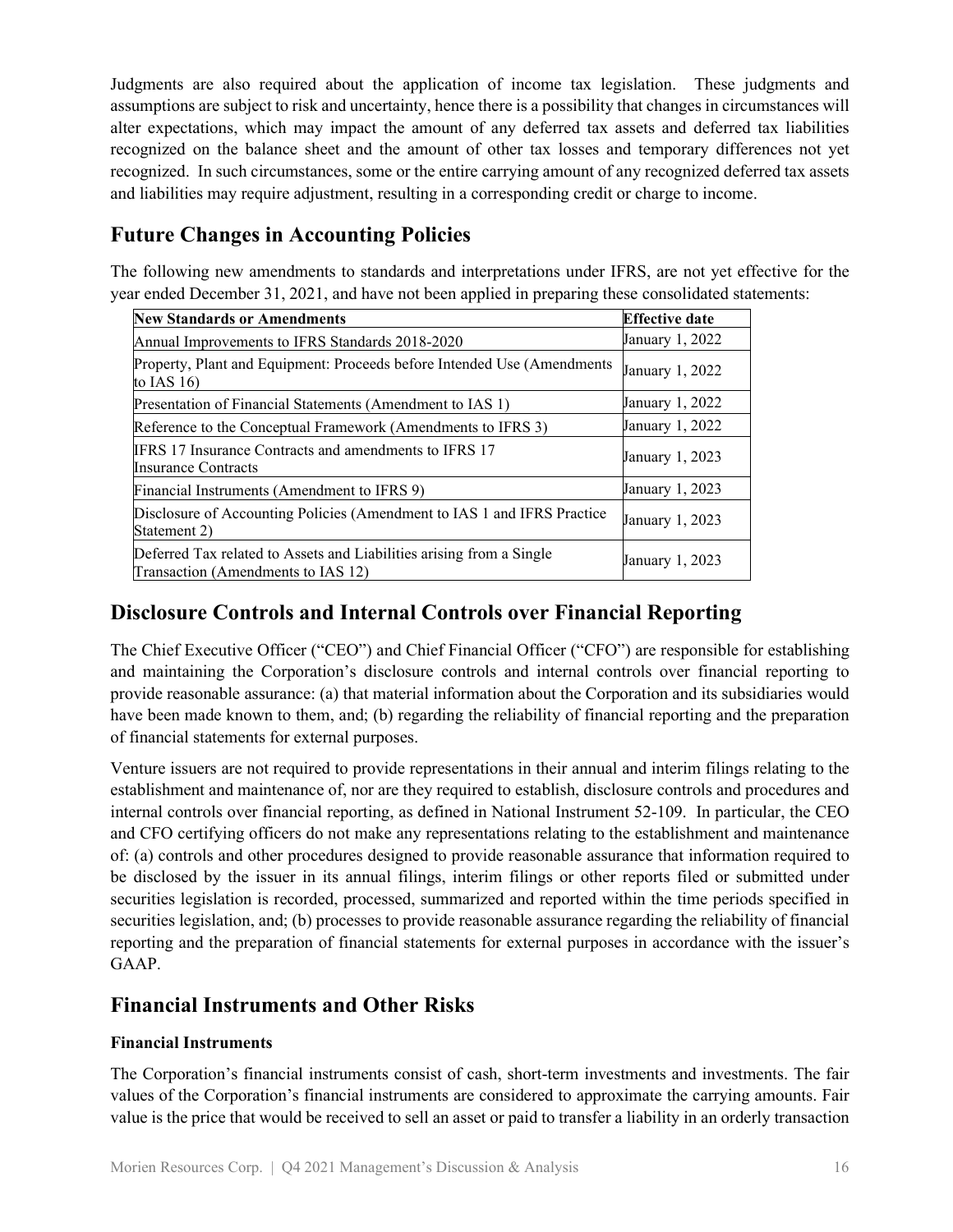between market participants at the measurement date. The fair value hierarchy establishes levels to classify the inputs to valuation techniques used to measure fair value.

Level 1: Inputs are quoted prices (unadjusted) in active markets for identical assets or liabilities.

Level 2: Inputs are quoted prices in markets that are not active, quoted prices for similar assets or liabilities in active markets, inputs other than quoted prices that are observable for the asset or liability, or inputs that are derived principally from or corroborated by observable market data or other means.

Level 3: Inputs are unobservable (supported by little or no market activity).

During the year ended December 31, 2020, there were no transfers between Level 1, Level 2, and Level 3 classified assets and liabilities. During the year ended December 31, 2021, there was a transfer from Level 3 to Level 2 in the investments category due to the public listing of Canadian Manganese Company Inc. subsequent to year-end.

#### **Risks**

In conducting its business, the principal risks and uncertainties faced by the Corporation relate primarily to the success of third-party operators, with which the Corporation holds royalty agreements, successfully developing and operating their projects, exploration and evaluation results, commodity prices underlying the Corporation's royalties, access to capital and general market conditions. Exploration and development of mining operations involve many risks, many of which are outside the Corporation's control.

#### COVID-19

The COVID-19 global health pandemic has adversely impacted the global economy, including consumer confidence, market stability, and commodity and financial markets, creating uncertainties on macroeconomic conditions. Many industries, including the mining industry, have been negatively impacted by these market conditions. If increased levels of market and economic volatility continue, it may result in a material adverse effect on investor confidence, general financial market liquidity, the development and production decisions of the operators of projects in which the Corporation has royalty interests, and the availability and/or value of additional royalty assets that the Corporation may wish to acquire, all of which may negatively impact the Corporation's business and revenues and the market price of its securities. At this time, the extent of the impact the COVID-19 outbreak and the degree to which restrictions are imposed by a government in regard to quarantine/isolation measures may have on the Corporation is unknown, as this will depend on future developments that are highly uncertain and that cannot be predicted with confidence. These uncertainties arise from the inability to predict the duration of the pandemic, including the duration of travel restrictions, business closures or disruptions, and quarantine/isolation measures that are currently, or may be put, in place.

#### Credit risk

Credit risk is the risk of financial loss to the Corporation if a customer or counterparty to a financial instrument fails to meet its obligations.

The carrying amount of financial assets represents the maximum credit exposure. The maximum exposure to credit risk at the reporting date was:

|                             | <b>December 31, 2021</b> | December 31, 2020 |
|-----------------------------|--------------------------|-------------------|
|                             |                          |                   |
| Cash and cash equivalents   | 1,233,577                | 1,753,729         |
| Short-term investments      | 908,735                  | 894,349           |
| Trade and other receivables | 6,103                    | 49,318            |
| Investments                 | 173,000                  |                   |
|                             | 2,321,415                | 2,697,396         |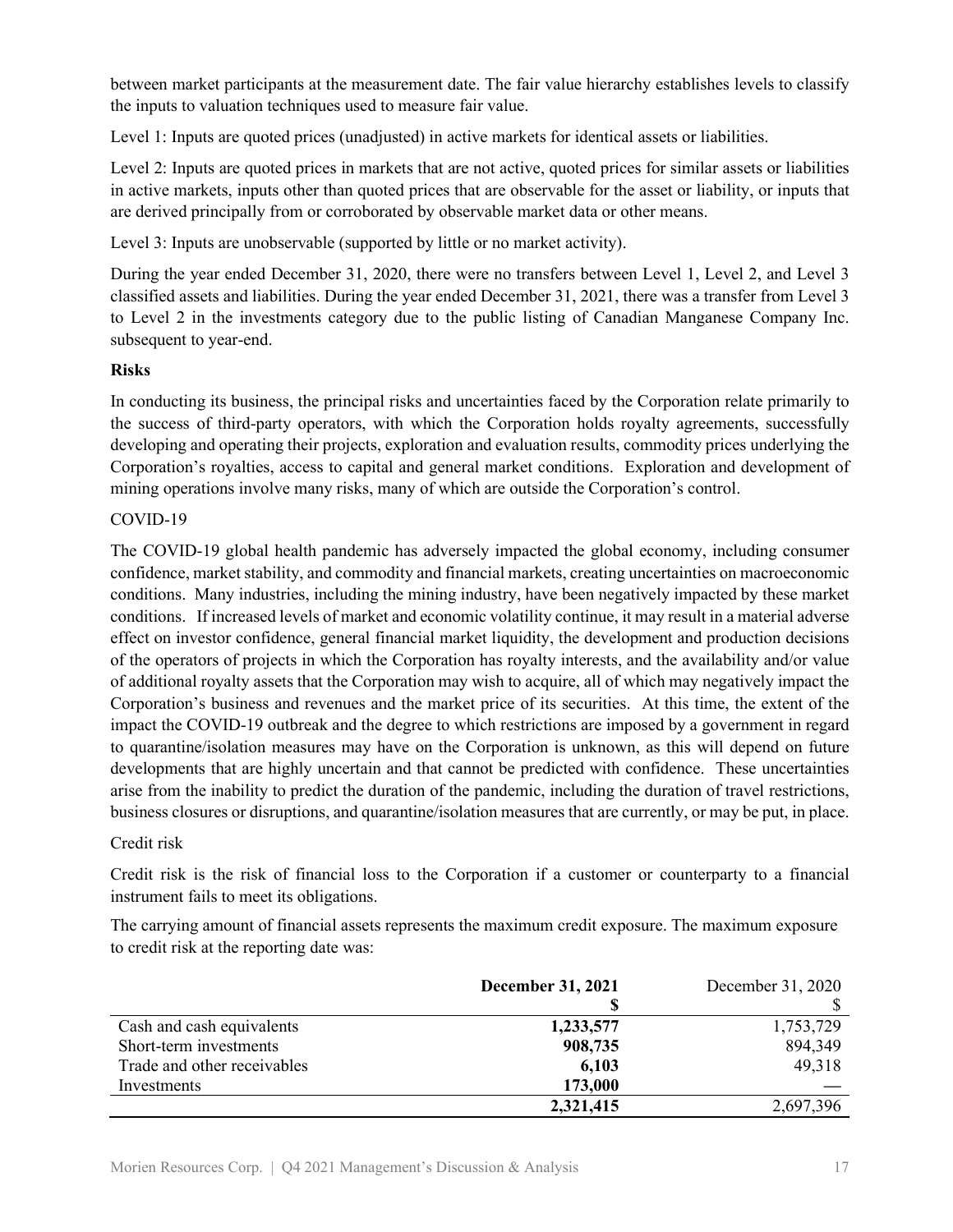The Corporation manages credit risk by holding the majority of its cash with Schedule 1 Canadian banks. Management believes the risk of loss to be low with Schedule 1 Canadian banks. Exposure on trade receivables is limited as all trade receivables are with one customer who the Corporation has strong working relationships with and is a reputable large international company with a history of timely payment. The other receivable is held with the federal government. The Corporation has an allowance for doubtful accounts at year-end of \$nil (2020 – \$nil), as management considers the credit risk to be low. No amounts were written off during the year  $(2020 - Snil)$ .

### Liquidity risk

Liquidity risk is the risk that the Corporation will encounter difficulty in meeting the obligations associated with its financial liabilities that are settled by delivering cash or another financial asset. The Corporation's approach to managing liquidity is to ensure, as far as possible, that it will always have sufficient liquidity to meet its liabilities when due, under both normal and stressed conditions. As at December 31, 2021, the Corporation had cash and short-term investments of \$2,142,312 (2020 – \$2,648,078) to settle trade and other payables of \$77,536 (2020 – \$79,472).

#### Foreign currency risk

Morien operates in Canada and its equity financings have been in Canadian dollars. APMUSA is based in the USA but is not currently in active operations; therefore, the exposure to foreign currency risk is limited. The Corporation does not use any form of hedging against fluctuations in foreign exchange.

The Corporation's exposure to USD dollar currency risk was \$915,079 as at December 31, 2021 (2020 – \$934,084). Sensitivity to a plus or minus 10% change in the USD dollar exchange rate would affect comprehensive loss and deficit by approximately \$91,510 (2020 – \$93,410).

#### Commodity price risk

The Corporation is exposed to commodity price risk. Commodity price risk is defined as the potential adverse impact on earnings and economic value due to commodity price movements and volatilities. The Corporation monitors prices for the commodities underlying the Corporation's royalties. At this point the Corporation does not enter into any hedging to offset risk.

#### Equity price risk

The Corporation holds two equity instruments in the mining category that do not have a quoted market price in an active market. Management has assessed the value of those instruments at \$nil fair value as at December 31, 2021 and December 31, 2020. The third equity instrument has been valued at the estimated market price as at the date of this report (see Capital and Liquidity Resources section above). Any change in fair value is not predictable at this point.

#### **Other Risk Factors**

### Dependence on Third Party Property Owners and Operators

The Corporation is not the operator of the Donkin Coal Mine or Black Point Project. There is no assurance that the current operators, or their successors, if any, will continue with the development of the projects in a manner that is beneficial, or most beneficial, to the Corporation.

The revenue derived from the Corporation's royalty portfolio will be based on the activities of third-party property owners and operators. These owners and operators are responsible for determining the manner in which the properties underlying the royalties are exploited, including decisions to commence, expand, continue or reduce production from a property, and decisions to advance exploration efforts and/or conduct development of non-producing properties. The Corporation will have little or no input on such matters. The interests of third-party owners and operators and those of the Corporation on the relevant properties may not